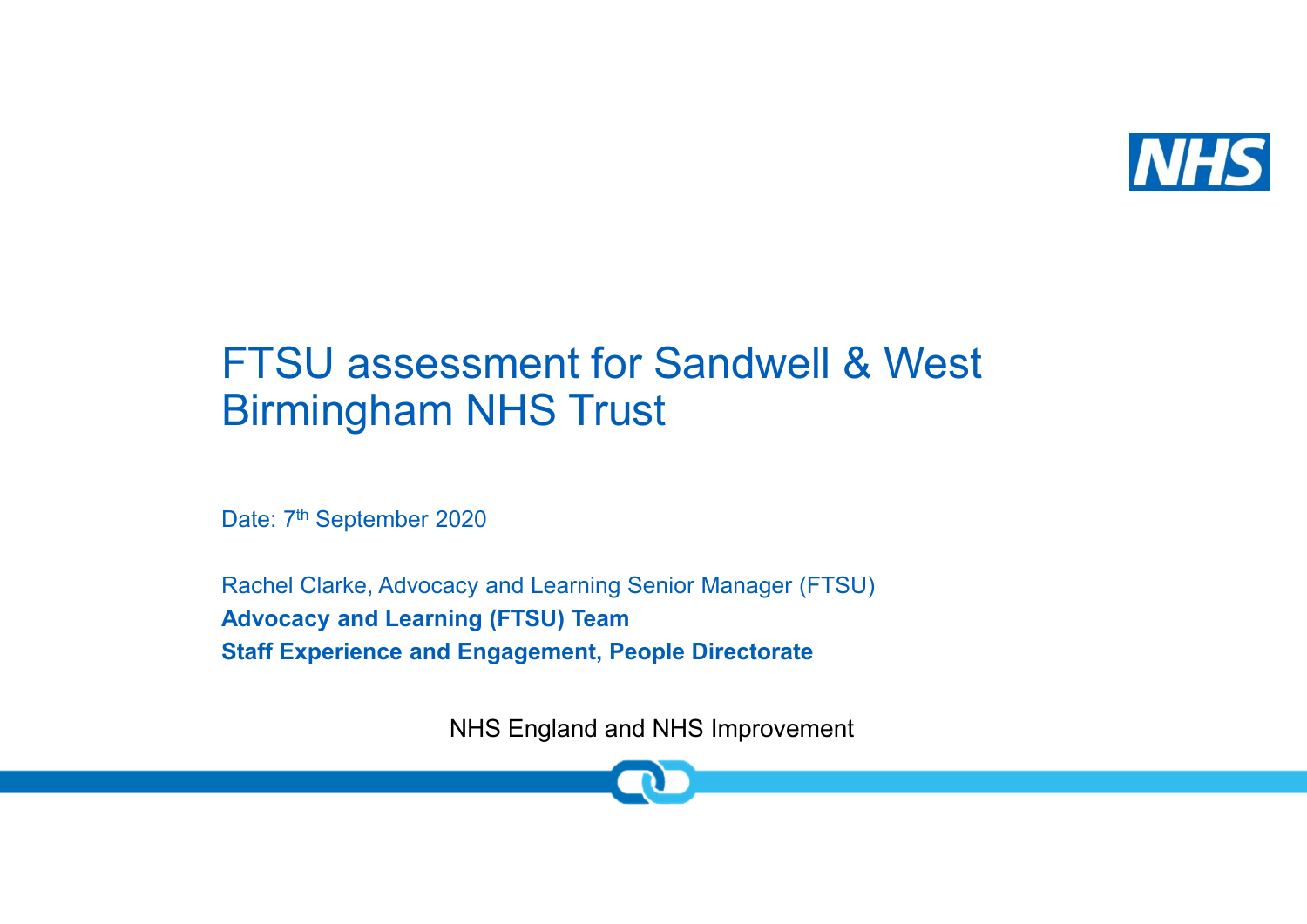

As a result of concerns relating to the speak up culture, the Executive Lead, Kathy French, and Non Executive Lead for FTSU, Lesley Writtle, invited us to review the trust's FTSU arrangements and to recommend action they could take in order to bring them in line with the various national requirements.

## **Objective**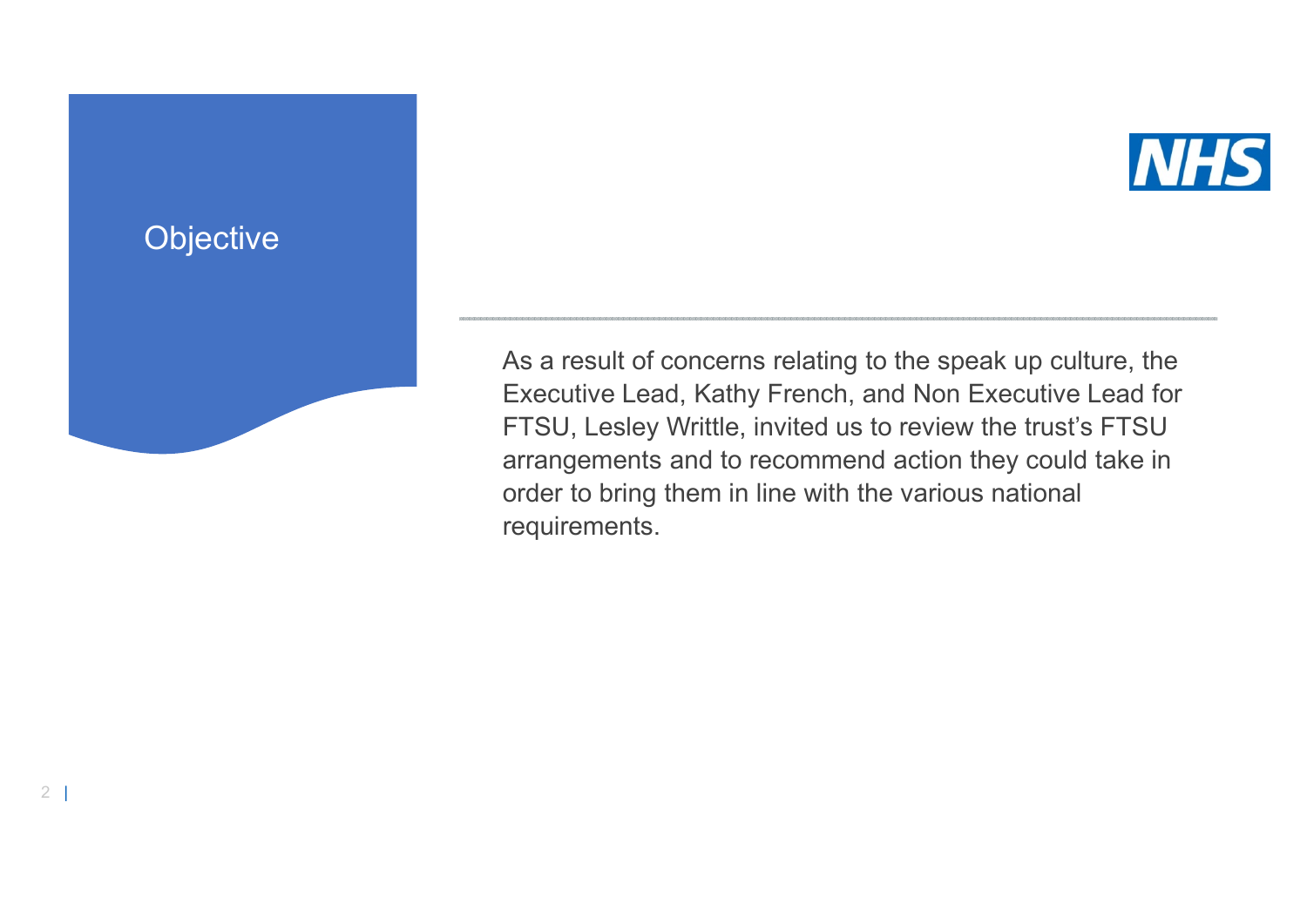### **National**  requirements around **FTSU**



NHSI National Whistleblowing policy template 2016 (NP)

NHSI/NGO FTSU Guidance for boards 2019 (BG)NHSI/NGO FTSU Supplementary Information (BG/SI)

KLOE 3 of the Well Led Framework 2017 (WLF)

10 recommendations in the NGO Annual Guardian Survey 2017 (GS17) 12 recommendations in the NGO Annual Guardian Survey 2018 (GS18) 20 recommendations in the NGO Annual Guardian Survey 2019 (GS19)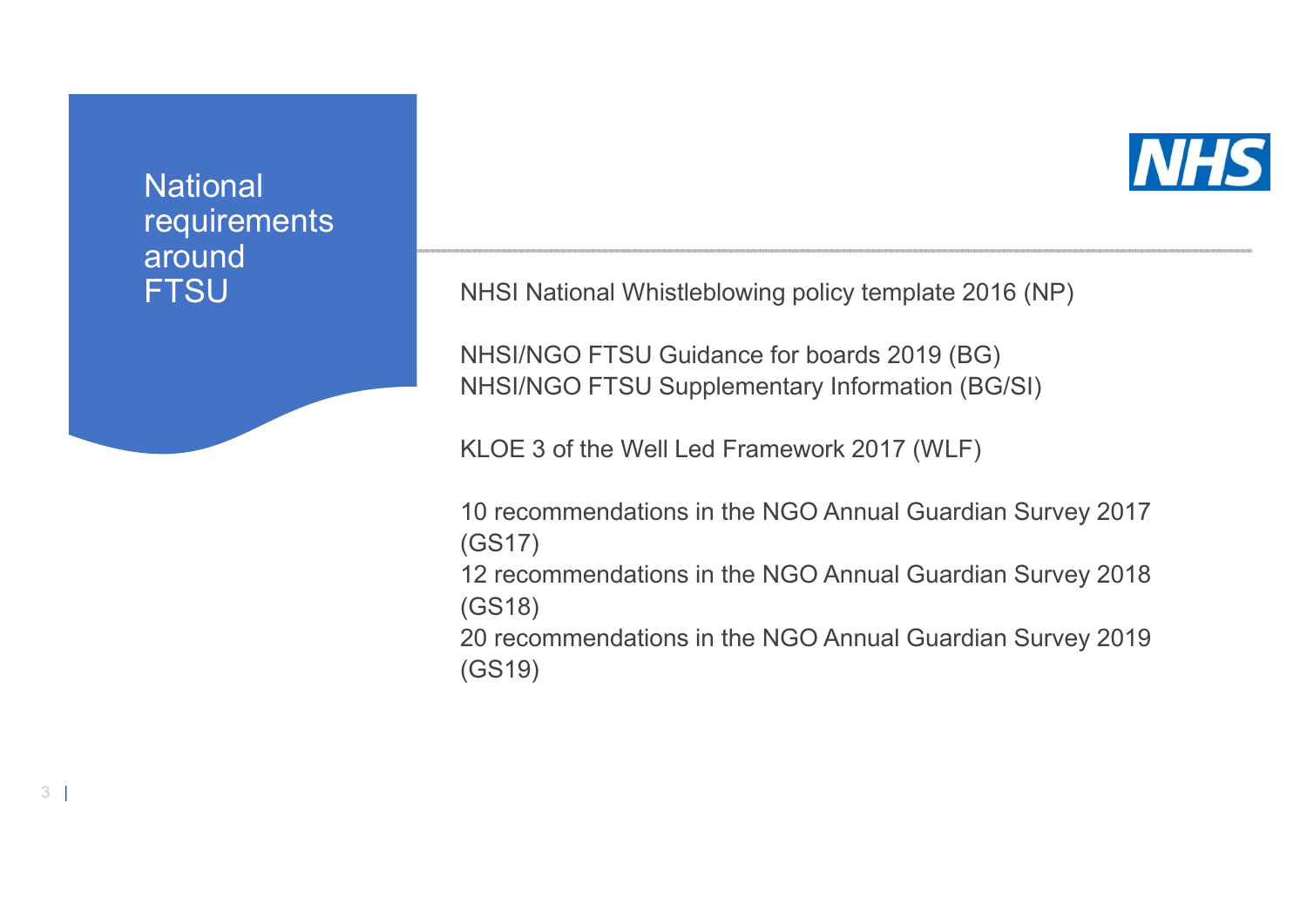

Rating definitions

The ratings indicate our view of how far away from the national requirement the trust is.

Meets the national requirement. We may still suggest ways you could expand on what you are already doing

Partially meets the national requirement. We will recommend ways to develop what you have started.

Doesn't meet the national requirement. We will set out what you need to do to meet the requirement.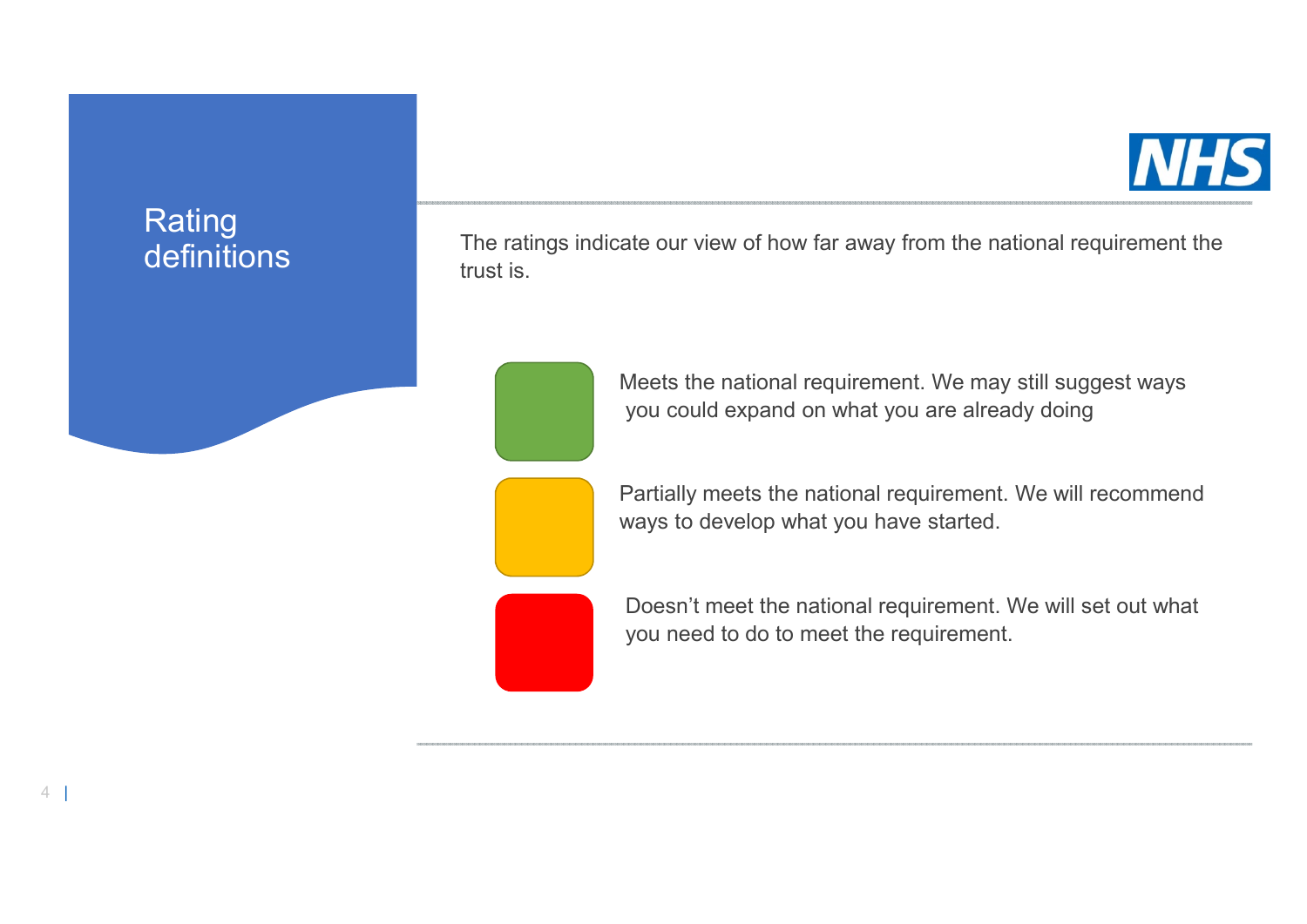

### Methodology

### **Documents reviewed Discussions with**

Whistleblowing Policy Public Board papers – Guardian and Exec Lead FTSU board assessment and action planFTSU strategy NGO data NHS staff survey results CQC inspection report and evidence bundle Well led review FTSU audit report Recent ETJs – upheld claims of detriment –<br>data requested from level comines (2019 to data requested from legal services (2018 to date) FTSU pulse surveys Guardian user feedback Comms and engagement planNGO gap analysis Triangulated data analysisGuardian JDPeople Plan/Cultural development strategy

Guardians Champions Executive LeadNED Lead GovernorsCEO Chair NHSI Improvement Director Any external culture consultantsStaff who have spoken up

Focus groups

Additional:

Network chairs

- •LGBTQ+
- • Disability and Long Term Conditions (current and previous)Chaplaincy LeadTrust Convenor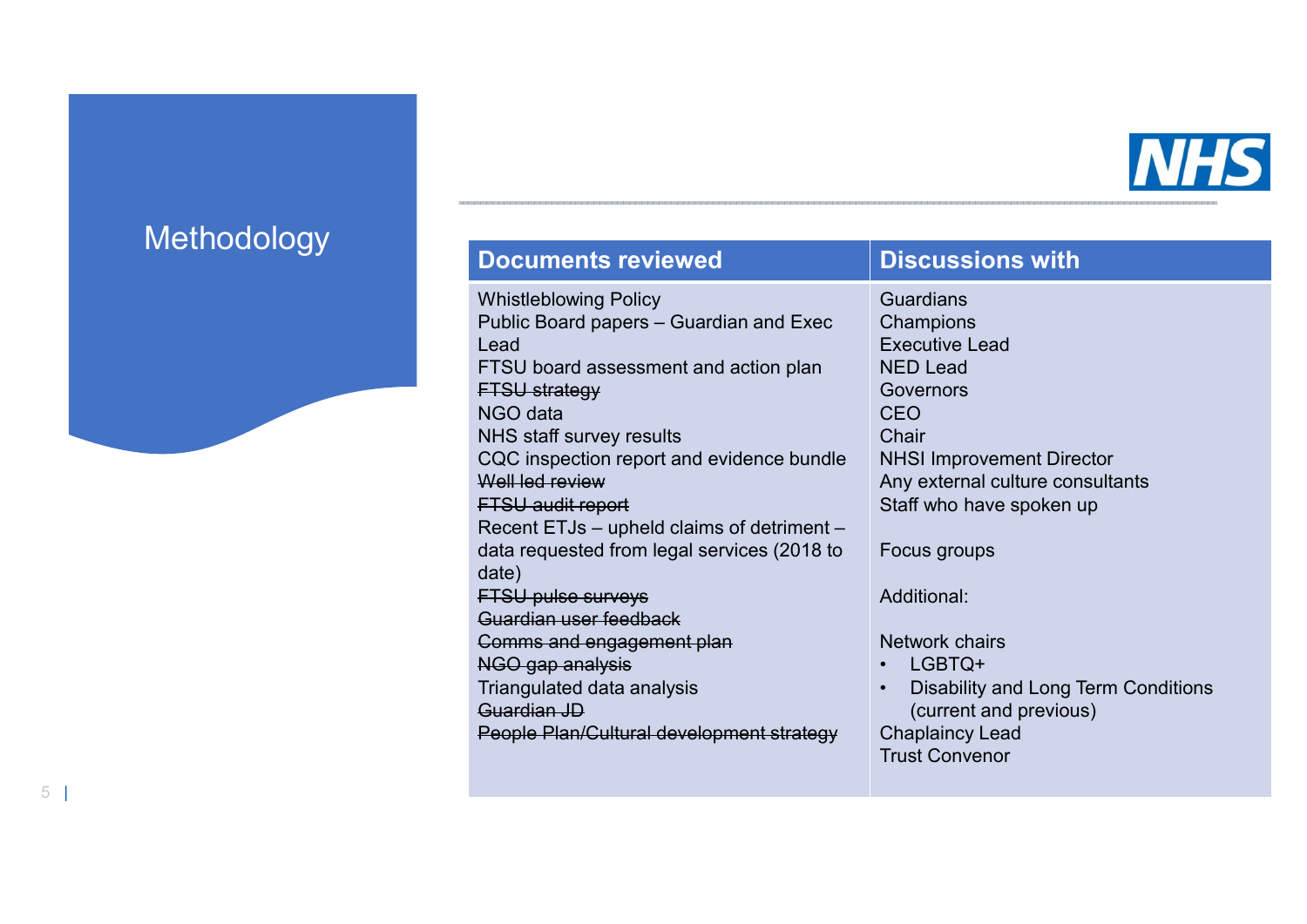

# Summary of the areas for development

|                | Recommendation | <b>Priority</b> | Page<br>reference |
|----------------|----------------|-----------------|-------------------|
|                |                |                 |                   |
| $\overline{2}$ |                |                 |                   |
| $\mathbf{3}$   |                |                 |                   |
|                |                |                 |                   |
| 5              |                |                 |                   |
| 6              |                |                 |                   |
| $\overline{ }$ |                |                 |                   |
| <b>R</b>       |                |                 |                   |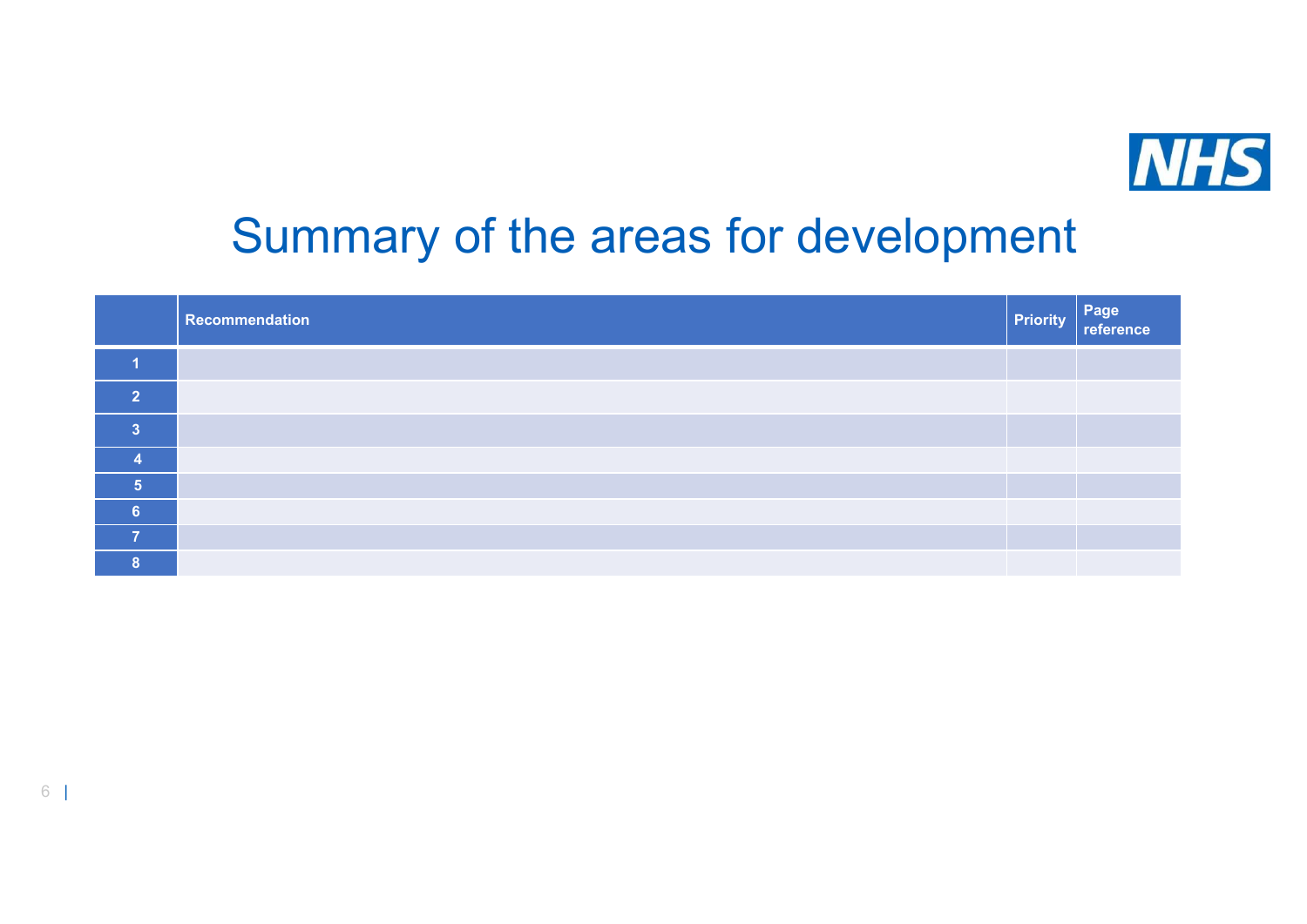

|                                                | Board commitment to FTSU - named executive and non-executive leads                                                                                                                                                                                                                                                                                                                                                                                                                                                                                                                                                                                                                                                                                                                                                                  | <b>BG, GS17, GS18</b> | <b>Rating</b> |
|------------------------------------------------|-------------------------------------------------------------------------------------------------------------------------------------------------------------------------------------------------------------------------------------------------------------------------------------------------------------------------------------------------------------------------------------------------------------------------------------------------------------------------------------------------------------------------------------------------------------------------------------------------------------------------------------------------------------------------------------------------------------------------------------------------------------------------------------------------------------------------------------|-----------------------|---------------|
| □<br>□<br>□<br>❏                               | Regular contact with Guardian<br>Exec Lead - led the development of the strategy<br>Exec Lead - Separate report to board<br>NED Lead - evidence of challenge at board                                                                                                                                                                                                                                                                                                                                                                                                                                                                                                                                                                                                                                                               |                       |               |
| How the trust<br>meets the<br>requirement      | • The Trust has six named Speak Up Guardians; these roles are held in addition to their substantive posts.<br>• The Executive lead for the Trust has historically been the Executive Director of Governance.<br>• This Director of Governance has presented the freedom to speak up information to Board since 2018; 2018 feedback was through a qualitative<br>report, which transferred to a quantitative scorecard from 2019 - to date.<br>A whistleblowing policy is available for all staff on the internal Connect site, however this has a review date of 2017.<br>The NED lead for speaking up has recently changed; good levels of visibility, contact and support has been reported.                                                                                                                                      |                       |               |
| Areas of<br>improvement<br>needed              | • The Guardians have access to the NGO generic Guardian JD and work to the principles within this, however they have not been issued with an<br>organisational JD. This has, at times, raised some ambiguity around role and the interface with HR processes and also dedicated time to undertake<br>the role.<br>The report that goes to Board is presented by the Director of Governance. This incorporates a scorecard which identifies the total number of speak<br>up cases, in combination with other metrics such as: incidents reported, weConnect score, sickness absence %, star of the week nominations. The<br>report does not include a qualitative element and no themes or trends are reported in writing to Board.<br>• The Board papers are presented to Board by the Executive lead; the Guardians do not attend. |                       |               |
| <b>Further</b><br>development<br>opportunities | Introduction of a job description alongside growth and continued development of the Speak Up team.<br>Introduction of regular meetings, which capture wider streams for speaking up, such as the Trust networks, chaplaincy and staff side representative.<br>Development of a mixed methodology/multi methodology approach to reporting Freedom to Speak Up themes, trends, outcomes, learning, pulse<br>checks and psychological safety.                                                                                                                                                                                                                                                                                                                                                                                          |                       |               |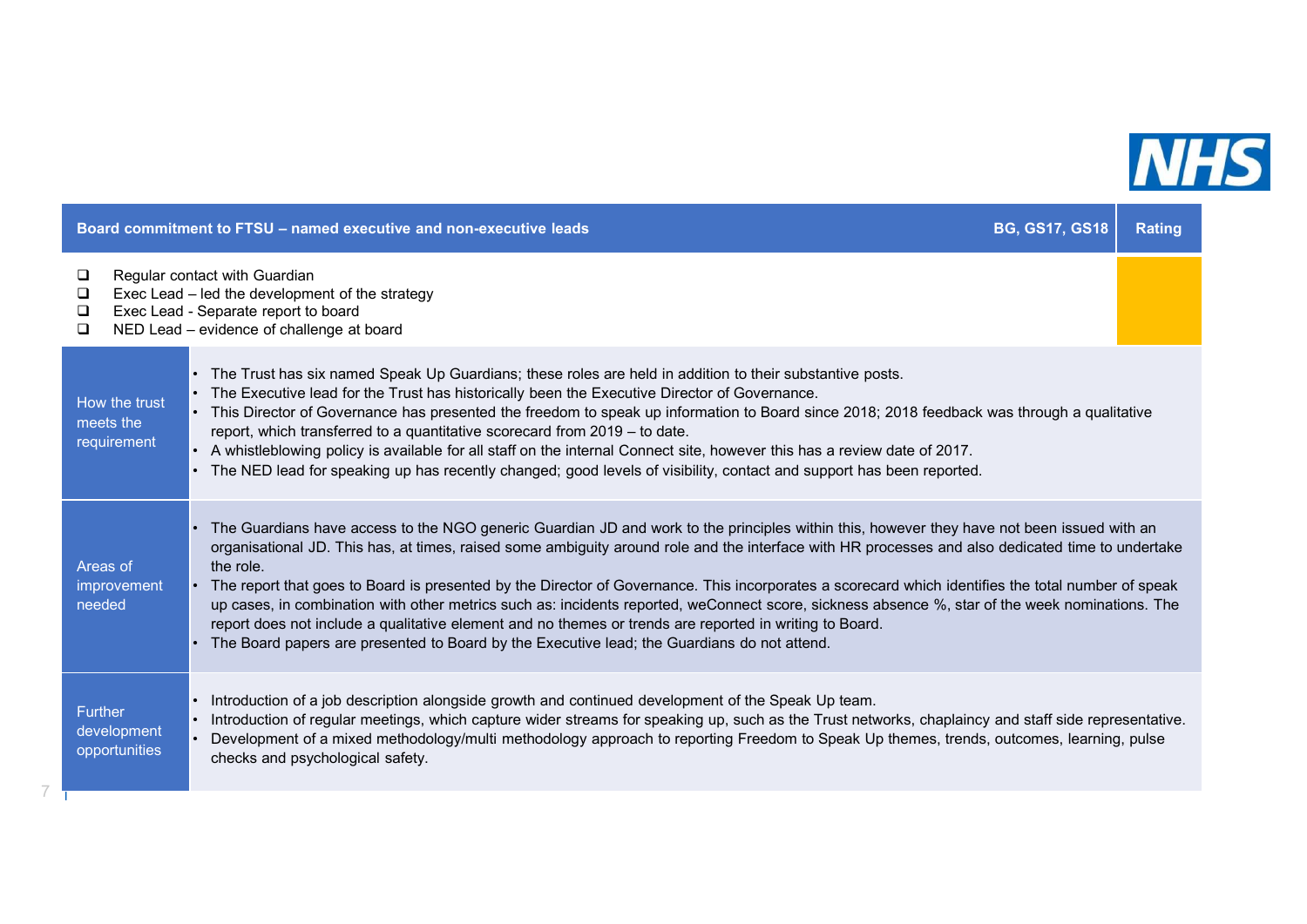

**The Contract State** 

| Board commitment to FTSU – speaking up and other cultural uses are included in the board development programme<br><b>BG</b> |                                                                                                                                                                                                                                                                                                                                                                                                                                                                                                                                                                                                                                                                                                                                                                                                                                              |  |  |  |
|-----------------------------------------------------------------------------------------------------------------------------|----------------------------------------------------------------------------------------------------------------------------------------------------------------------------------------------------------------------------------------------------------------------------------------------------------------------------------------------------------------------------------------------------------------------------------------------------------------------------------------------------------------------------------------------------------------------------------------------------------------------------------------------------------------------------------------------------------------------------------------------------------------------------------------------------------------------------------------------|--|--|--|
| Adhoc<br>□<br>Planned and repeated<br>□<br>□                                                                                | NGO training done or scheduled in                                                                                                                                                                                                                                                                                                                                                                                                                                                                                                                                                                                                                                                                                                                                                                                                            |  |  |  |
| How the trust<br>meets the<br>requirement                                                                                   | A Freedom to Speak Up scorecard is presented to Board for discussion approximately twice per annum, based on 2018-2020 evidence.                                                                                                                                                                                                                                                                                                                                                                                                                                                                                                                                                                                                                                                                                                             |  |  |  |
| Areas of<br>improvement<br>needed                                                                                           | The Freedom to Speak Up scorecard provides quantitative metrics, albeit only one metric on the scorecard is directly related to speaking up. The<br>$\bullet$<br>other metrics are intended to be a 'heat map' of culture, for example weConnect survey scores, star of the week nominations, incidents reported,<br>sickness absence. The scorecard has a place in terms of providing a degree of quantitative assurance, however the metrics should be collectively<br>agreed to reflect the expectations from NHSEI and the NGO.<br>The scorecard needs to be supported by qualitative data to enable the Board to debate and discuss the appetite and psychological safety of speaking<br>up within the organisation.<br>No evidence can be obtained to indicate that there has been a Board development session on freedom to speak up. |  |  |  |
| <b>Further</b><br>development<br>opportunities                                                                              | Freedom to Speak Up shared learning topic in October's QIHD to coincide with October speak up month.<br>Board Development session on speaking up.<br>Introduction of qualitative data in relation to speaking up.<br>Guardians to attend Board to present their data.                                                                                                                                                                                                                                                                                                                                                                                                                                                                                                                                                                        |  |  |  |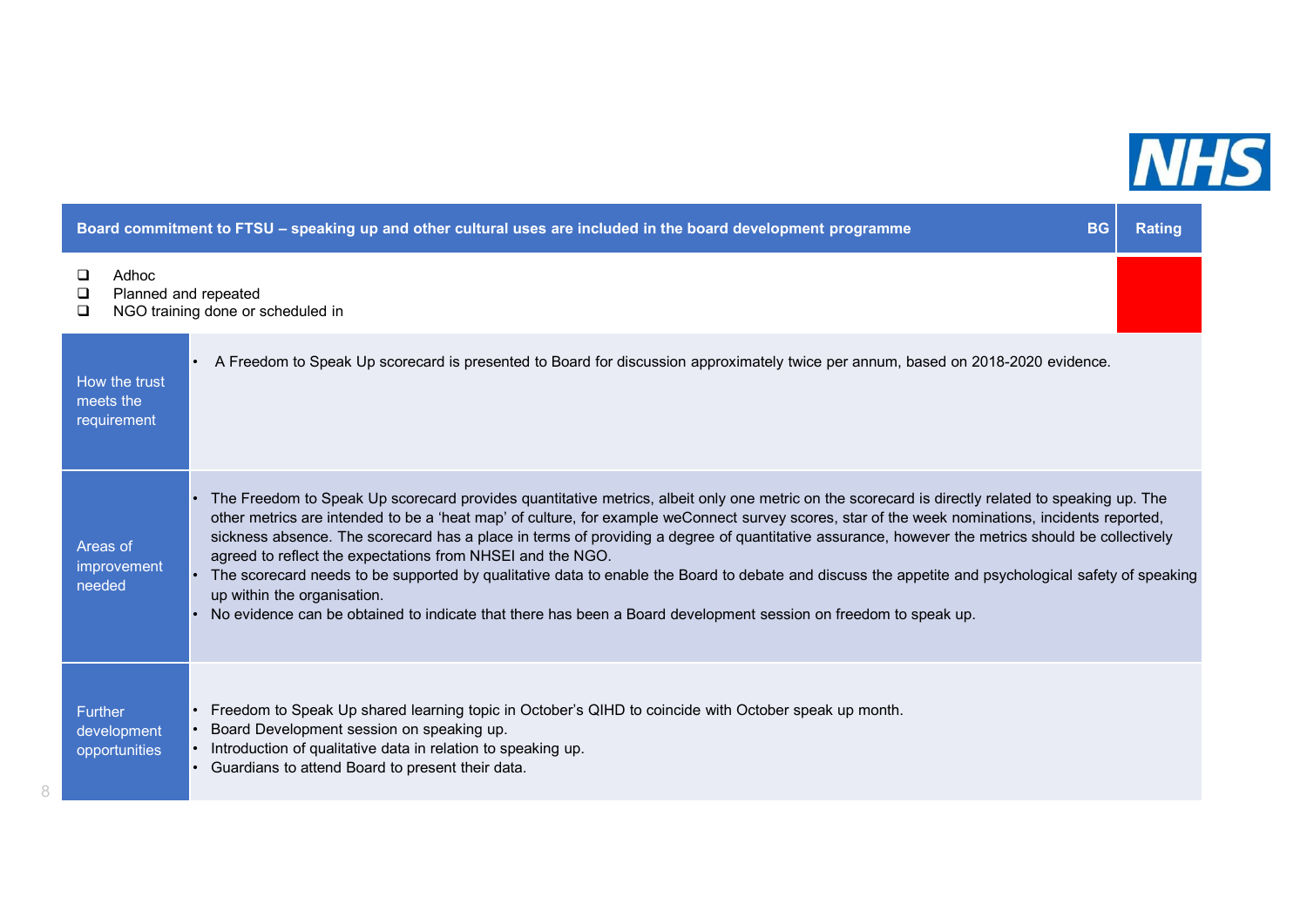

|                                           | Board commitment to FTSU - they welcome workers to speak about their experiences in person at board meetings<br><b>BG</b><br><b>Rating</b>                                                                                                                                                       |  |
|-------------------------------------------|--------------------------------------------------------------------------------------------------------------------------------------------------------------------------------------------------------------------------------------------------------------------------------------------------|--|
| Each meeting<br>❏<br>❏<br>❏<br>Annually   | Alternate patient and staff story                                                                                                                                                                                                                                                                |  |
| How the trust<br>meets the<br>requirement | • There is no evidence that either the Guardians attend Board or that staff who have spoken up are invited to talk and reflect on their experiences.                                                                                                                                             |  |
| Areas of<br>improvement<br>needed         | Invite Guardians to Board to present their data and share experiences.<br>$\bullet$<br>Invite staff who have spoken up to attend Board to share their experiences.<br>$\bullet$<br>Ensure Guardians are not disadvantaged or suffer detriment as a result of escalating concerns raised to them. |  |
| Further<br>development<br>opportunities   | Pulse surveys to test organisational appetite to speaking up.                                                                                                                                                                                                                                    |  |

9 |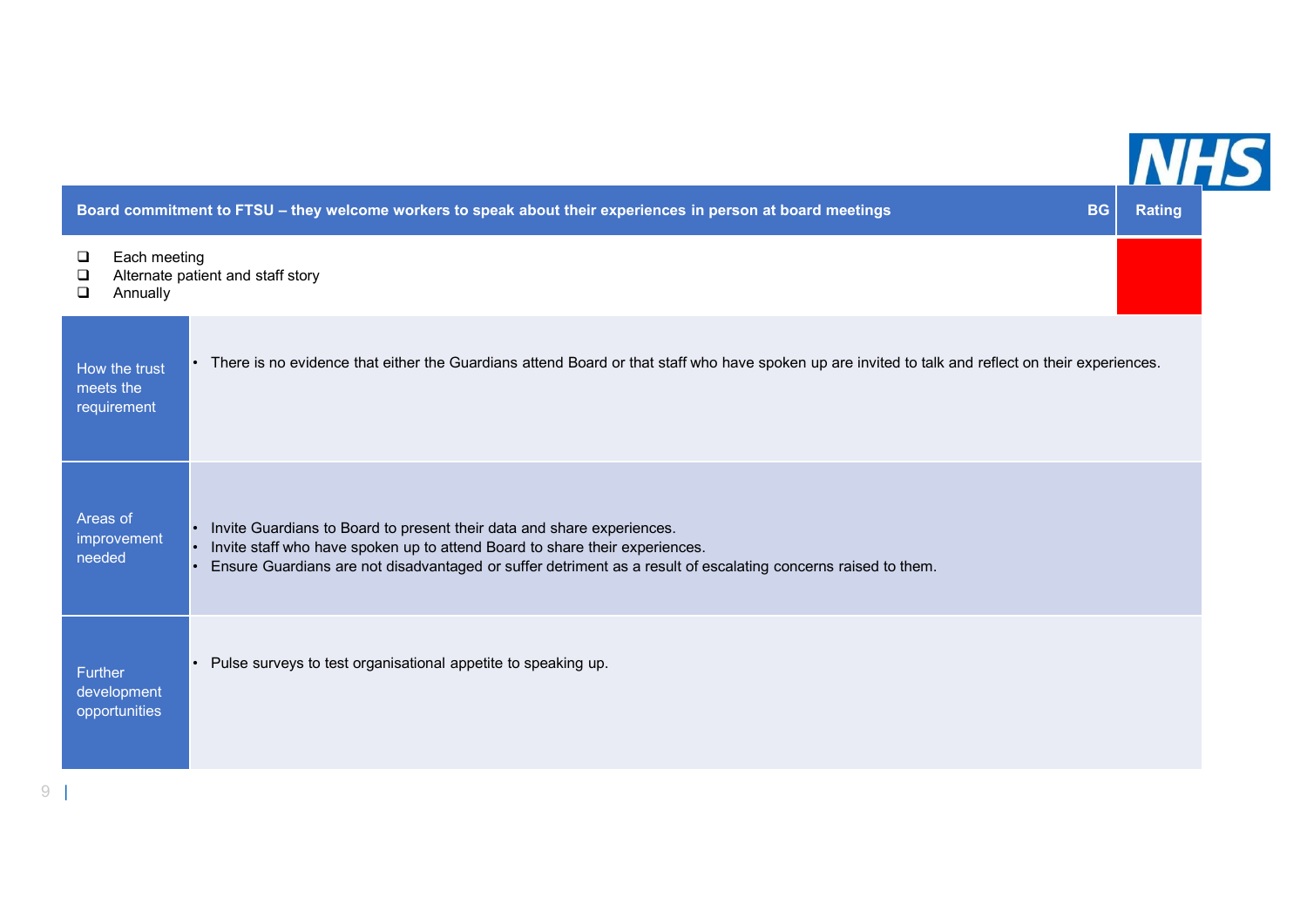

|                                                | Board commitment to FTSU -Plan to monitor detriment and a process to review allegations                                                                                                                                                                                                                                                                                                   | <b>BG, GS19</b> | <b>Rating</b> |
|------------------------------------------------|-------------------------------------------------------------------------------------------------------------------------------------------------------------------------------------------------------------------------------------------------------------------------------------------------------------------------------------------------------------------------------------------|-----------------|---------------|
| □<br>❏<br>❏<br>❏<br>❏<br>❏<br>$\Box$           | Discussion with Execs of NGO data on detriment<br>Discussion at board of NGO data<br>Can evidence that detriment claims have been acted on (in formal investigations)<br>Plans in place to monitor it in those that have spoken up<br>Independent process to review claims - NED involvement?<br>Understanding of what it looks and feels like?<br>Proactive work to prevent it happening |                 |               |
| How the trust<br>meets the<br>requirement      | • There is no evidence to confirm that Board and sub board level discussions take place to discuss detriment.<br>• The Trust has recently identified a new NED to support speak up processes within the Trust.                                                                                                                                                                            |                 |               |
| Areas of<br>improvement<br>needed              | Clarity of role of the Guardian and how this links with current HR policy and processes.<br>Develop a strategy for speaking up with the inclusion of all stakeholders.<br>Review HR processes in line with the Speak Up strategy.<br>Link with legal services in relation to employment tribunals, outcomes and themes.                                                                   |                 |               |
| <b>Further</b><br>development<br>opportunities | Include qualitative data, feedback and reflection on speaking up through to Board which includes detriment.                                                                                                                                                                                                                                                                               |                 |               |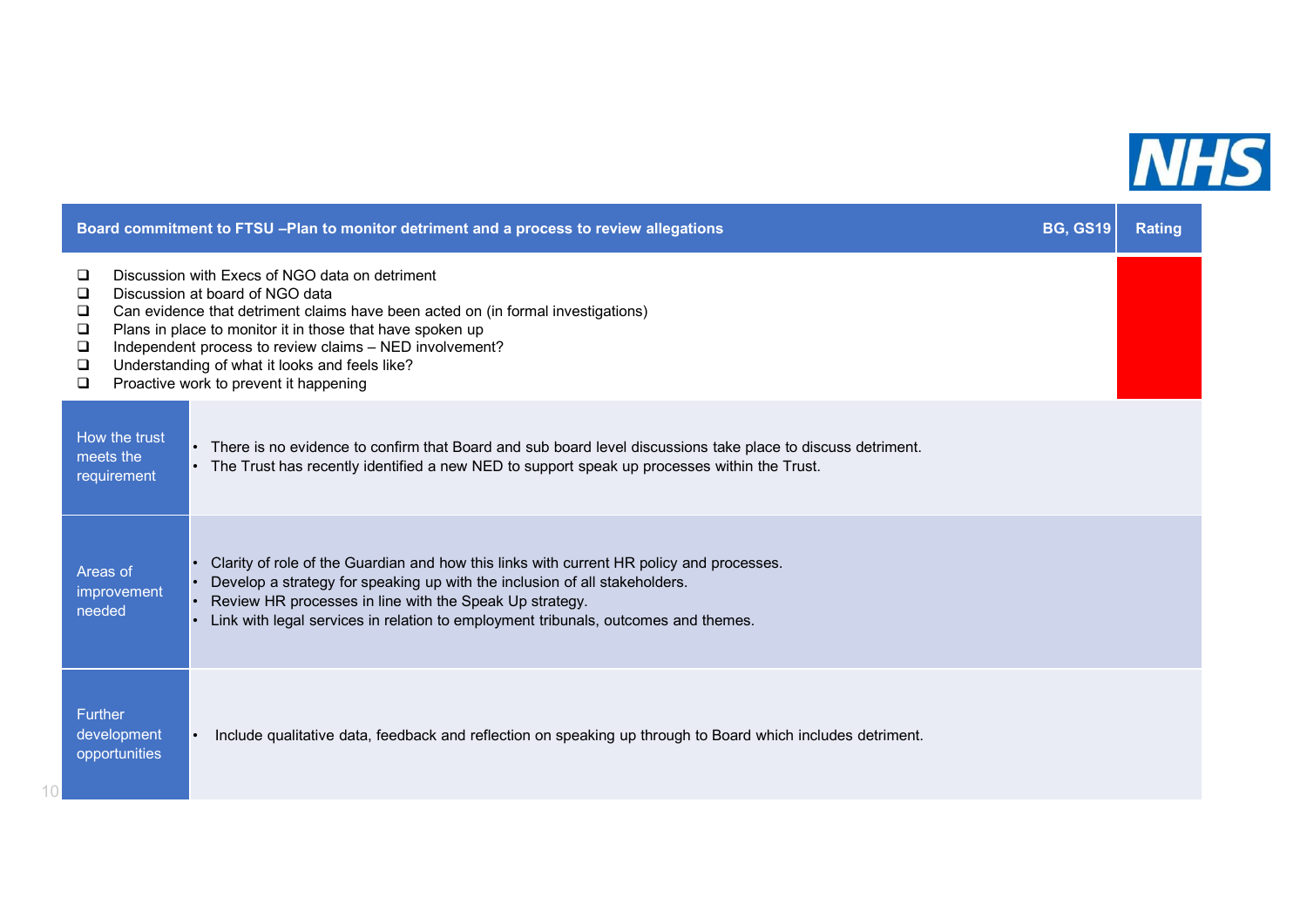

**Contract Contract** 

| Board commitment to FTSU - Role modelling behaviour                                                                                                                                                                                                                                                                                                                                                                                                                                                                                                                                             | <b>BG, WLF</b> | <b>Rating</b> |
|-------------------------------------------------------------------------------------------------------------------------------------------------------------------------------------------------------------------------------------------------------------------------------------------------------------------------------------------------------------------------------------------------------------------------------------------------------------------------------------------------------------------------------------------------------------------------------------------------|----------------|---------------|
| Individual executive and non-executive directors can evidence that they behave in a way that encourages workers to speak up. Evidence should<br>demonstrate that they:<br>□ Understand the impact their behaviour can have on a trust's culture and know what behaviours encourage and inhibit workers from speaking up<br>□ Test their beliefs about their behaviours using a wide range of feedback, reflect on it and make changes<br>□ Constructively and compassionately challenge each other when appropriate behaviour is not displayed<br>□ CEO discusses FTSU behaviours in appraisals |                |               |
| How the trust<br>• Development and roll out of a Managers Code of Conduct, which was produced as a result of speak up concerns.<br>meets the<br>• Speak up days embedded as part of the corporate calendar.<br>requirement<br>• Speak Up stand at the annual Leadership day, including support by Executive and senior leadership.                                                                                                                                                                                                                                                              |                |               |
| • Freedom to Speak Up Guardians to capture and record when they are approached by colleagues who have raised concerns but decide not to take<br>their concern further, i.e. through an articulated fear of reprisal.<br>Areas of<br>• Anonymously test the appetite for speaking up and psychological safety.<br>improvement<br>• Leaders at every level to consistently role model the behaviours expected from the Managers Code of Conduct.<br>needed                                                                                                                                        |                |               |
| <b>Further</b><br>• The Trust can evidence learning and changes as a result of speaking up.<br>development<br>opportunities                                                                                                                                                                                                                                                                                                                                                                                                                                                                     |                |               |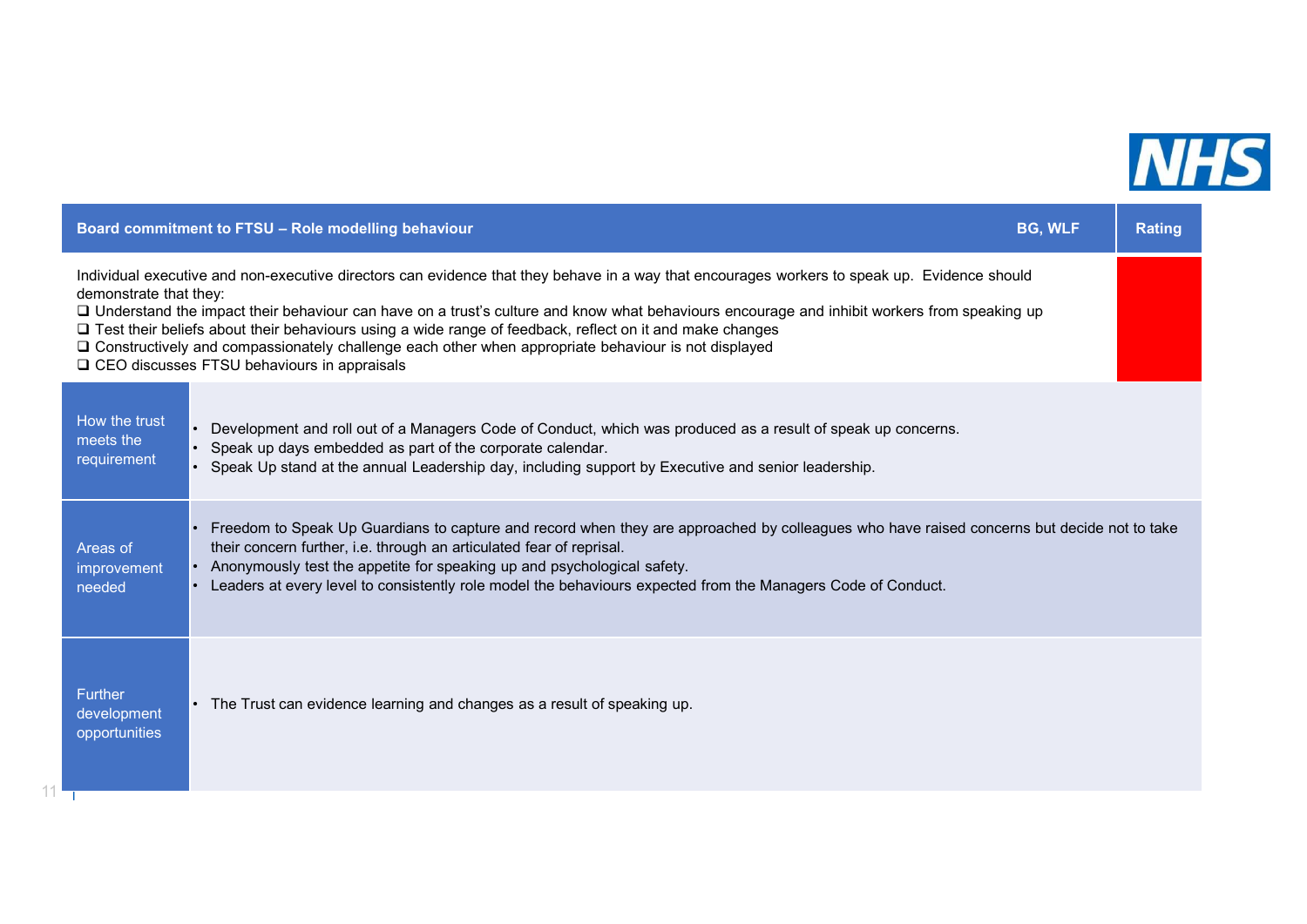

|                            |                                           | <b>Board commitment to FTSU - training</b>                                                                                                                                                                                                           | BG, WLF, GS17, NGO training resource, GS19 | <b>Rating</b> |
|----------------------------|-------------------------------------------|------------------------------------------------------------------------------------------------------------------------------------------------------------------------------------------------------------------------------------------------------|--------------------------------------------|---------------|
| ❏<br>❏<br>$\Box$<br>$\Box$ |                                           | FTSU included in induction<br>NGO training implemented, with a focus on middle managers<br>Can evidence FTSU element in leadership and performance management training<br>FTSU training is provided by a range of people, not just the FTSU Guardian |                                            |               |
|                            | How the trust<br>meets the<br>requirement | No evidence found of these actions being embedded in the Trust.<br>All Guardians have completed NGO training and have links with other regional teams.<br>Managers code of conduct developed as a result of speak up concerns.                       |                                            |               |
| Areas of<br>needed         | improvement                               | Freedom to Speak Up training for all levels across the organisation.<br>Speaking up to be included consistently as part of appraisal processes.<br>Review, evaluate and relaunch of the Managers Code of Conduct.                                    |                                            |               |
| <b>Further</b>             | development<br>opportunities              | Speak up to be included as part of induction.<br>Speak up to be included as part of role essential training.                                                                                                                                         |                                            |               |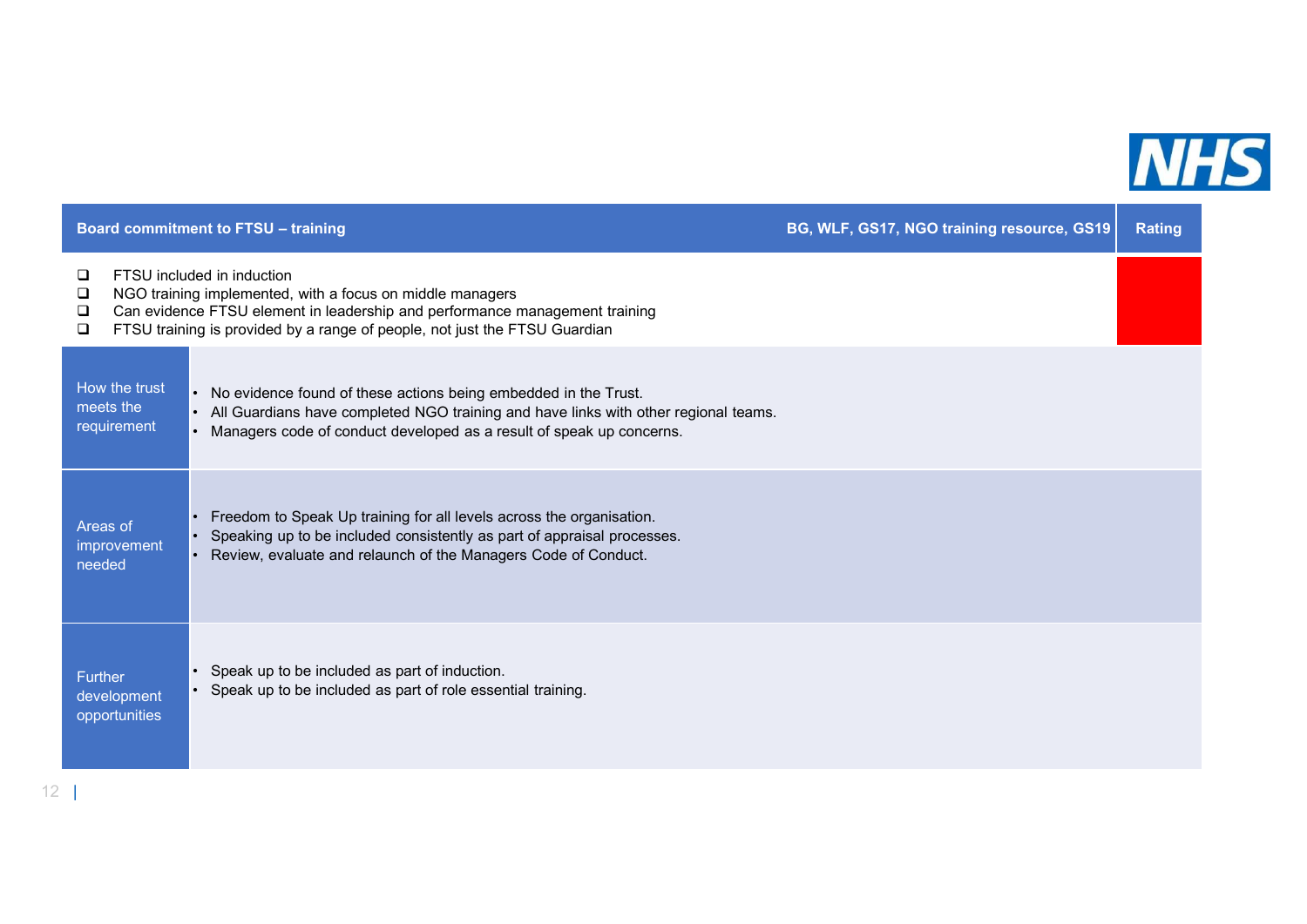

|                                                                    | Board commitment to FTSU - sustained, creative and engaging communication strategy                                                                                                                                                                                                                                                                                                                                  | BG, BG/SI - section 3, WLF, GS17 | <b>Rating</b> |
|--------------------------------------------------------------------|---------------------------------------------------------------------------------------------------------------------------------------------------------------------------------------------------------------------------------------------------------------------------------------------------------------------------------------------------------------------------------------------------------------------|----------------------------------|---------------|
| □<br>Evaluation of impact<br>$\Box$<br>❏<br>$\Box$<br>Q.<br>$\Box$ | Multiple communication channels<br>Covers raising awareness of FTSU and changes that have occurred<br>Some Exec led comms<br>Real life experiences of speaking up?<br>Has a stand alone comms and eng plan                                                                                                                                                                                                          |                                  |               |
| How the trust<br>meets the<br>requirement                          | Speak up days integrated into the corporate calendar.<br>Interview with the NED for speaking up to be included in Heart Beat (Sept 2020).                                                                                                                                                                                                                                                                           |                                  |               |
| Areas of<br>improvement<br>needed                                  | Align the speak up days with the national speak up month.<br>Development of a speak up strategy and approach for raising concerns that provides psychological safety and ensures confidentiality.<br>Include the Guardians in the communications planning.                                                                                                                                                          |                                  |               |
| <b>Further</b><br>development<br>opportunities                     | Development of a connect (intranet) page for speaking up.<br>Trust wide visibility of who the Freedom to Speak Up Guardians are and how to make contact.<br>Engagement with wider sources for speaking up, for example: networks - BAME,LGBTQ+, disability and long term conditions; Inclusion leads;<br>Women in medicine/leadership groups; chaplaincy.<br>Review speaking up questions within weConnect surveys. |                                  |               |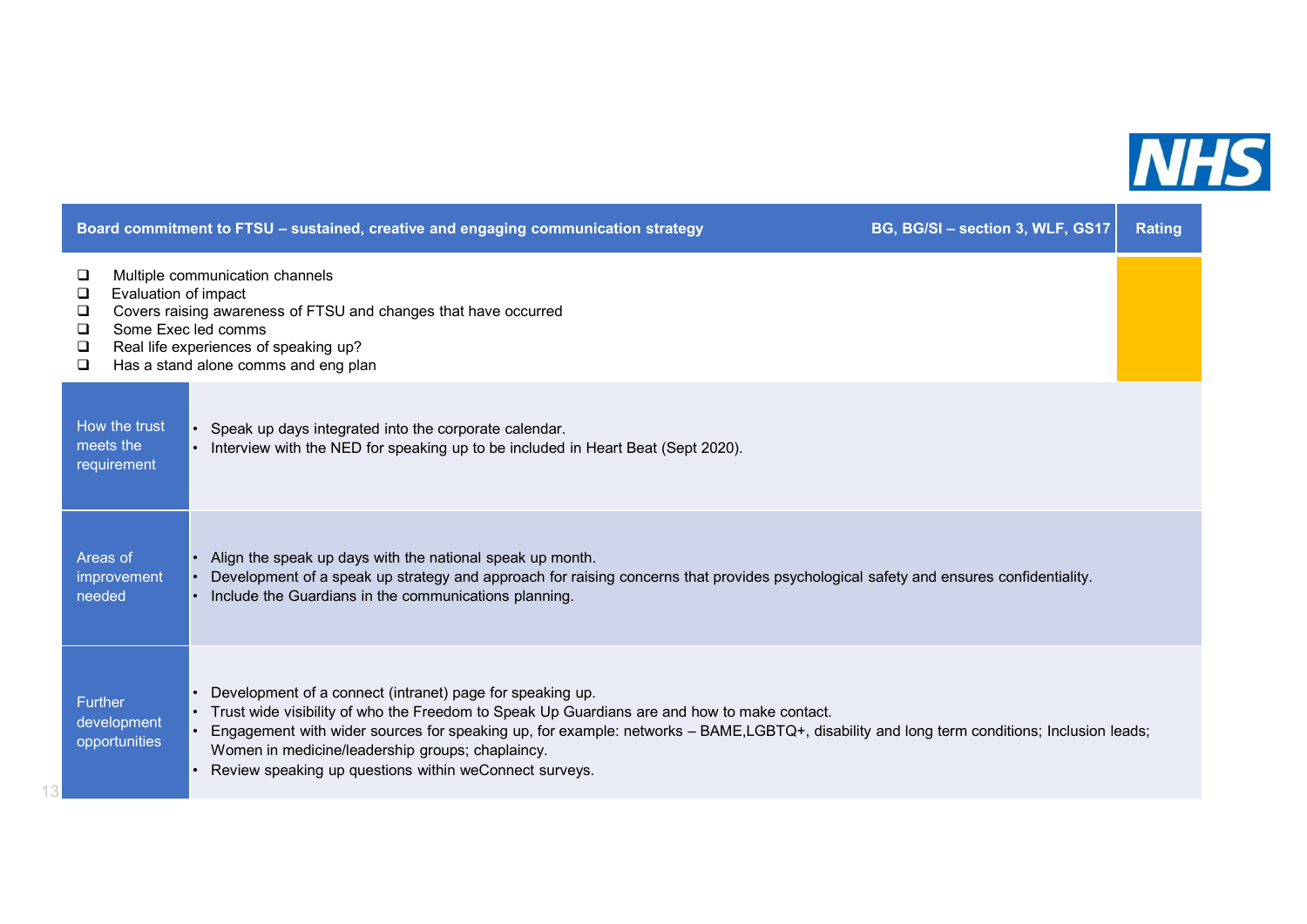

| <b>Strategy</b>                                      |                                                                                                                                                                                                                                                                                                                                                                                                                                                                                                                         | <b>BG/SI-section 4</b> | <b>Rating</b> |
|------------------------------------------------------|-------------------------------------------------------------------------------------------------------------------------------------------------------------------------------------------------------------------------------------------------------------------------------------------------------------------------------------------------------------------------------------------------------------------------------------------------------------------------------------------------------------------------|------------------------|---------------|
| <b>Q SMART</b><br>$\Box$ Staff involvement in design | Comprehensive and up to date strategy to improve its FTSU culture<br>□ Discussed and agreed by board<br>$\Box$ Linked to or embedded within other relevant strategies $-$ B&H, patient safety, just culture<br>$\Box$ Board regularly updated by executive lead on the progress against the strategy as a whole<br>□ Executive lead oversees the regular evaluation of what the strategy has achieved using a range of measures<br>□ FTSU Steering group in place to shape and monitor progress delivering the strategy |                        |               |
| How the trust<br>meets the<br>requirement            | • Unable to identify a Trust strategy in relation to speaking up.                                                                                                                                                                                                                                                                                                                                                                                                                                                       |                        |               |
| Areas of<br>improvement<br>needed                    | Development of a Trust wide strategy following an open and transparent consultation.                                                                                                                                                                                                                                                                                                                                                                                                                                    |                        |               |
| <b>Further</b><br>development<br>opportunities       | Extensive communications plan to support the consultation, development and launch.<br>Develop a clear plan for evaluating the strategy.                                                                                                                                                                                                                                                                                                                                                                                 |                        |               |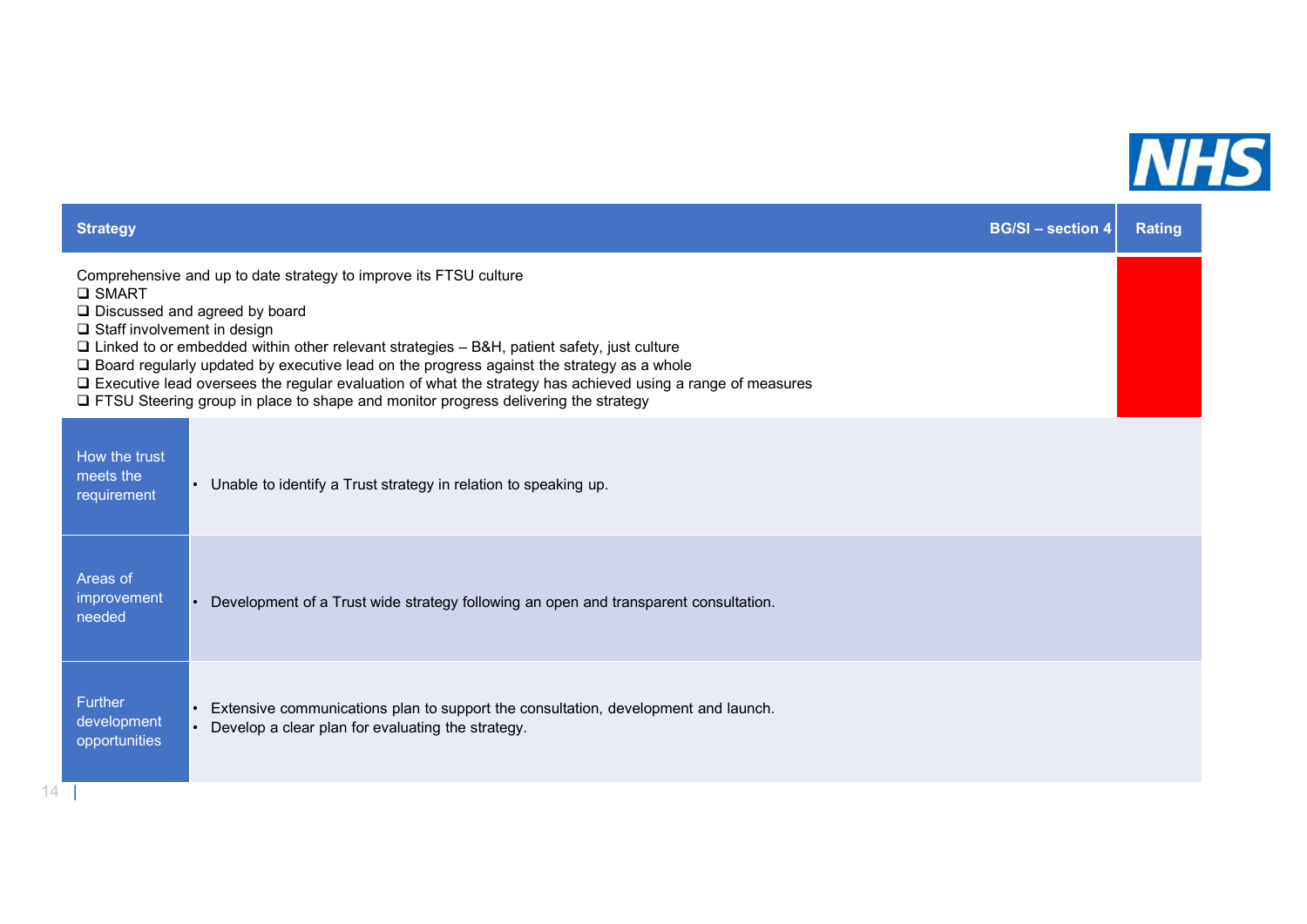

| The board can evidence that the FTSU Guardian role was implemented using a fair recruitment process (open competition) in accordance with the<br>□                                                                                                                                                                                                                                               |
|--------------------------------------------------------------------------------------------------------------------------------------------------------------------------------------------------------------------------------------------------------------------------------------------------------------------------------------------------------------------------------------------------|
| example job description and other guidance issued by the NGO                                                                                                                                                                                                                                                                                                                                     |
| How the trust<br>No evidence of the recruitment process could be identified.<br>meets the<br>• Anecdotal feedback that appointment was via expression of interest and follow up conversation.<br>requirement                                                                                                                                                                                     |
| Ensure all Guardians have a job description.<br>Grow the total number of Guardians and Champions within the Trust.<br>Areas of<br>Develop and open and transparent recruitment process.<br>improvement<br>needed<br>Understanding why colleagues that remain within the Trust relinquished the Guardian role, using feedback to develop the Guardian role and learn<br>from previous experience. |
| Further<br>development<br>Review model for speaking up to ensure that there is scope to effectively coordinate all speak up activities within the Trust.<br>opportunities                                                                                                                                                                                                                        |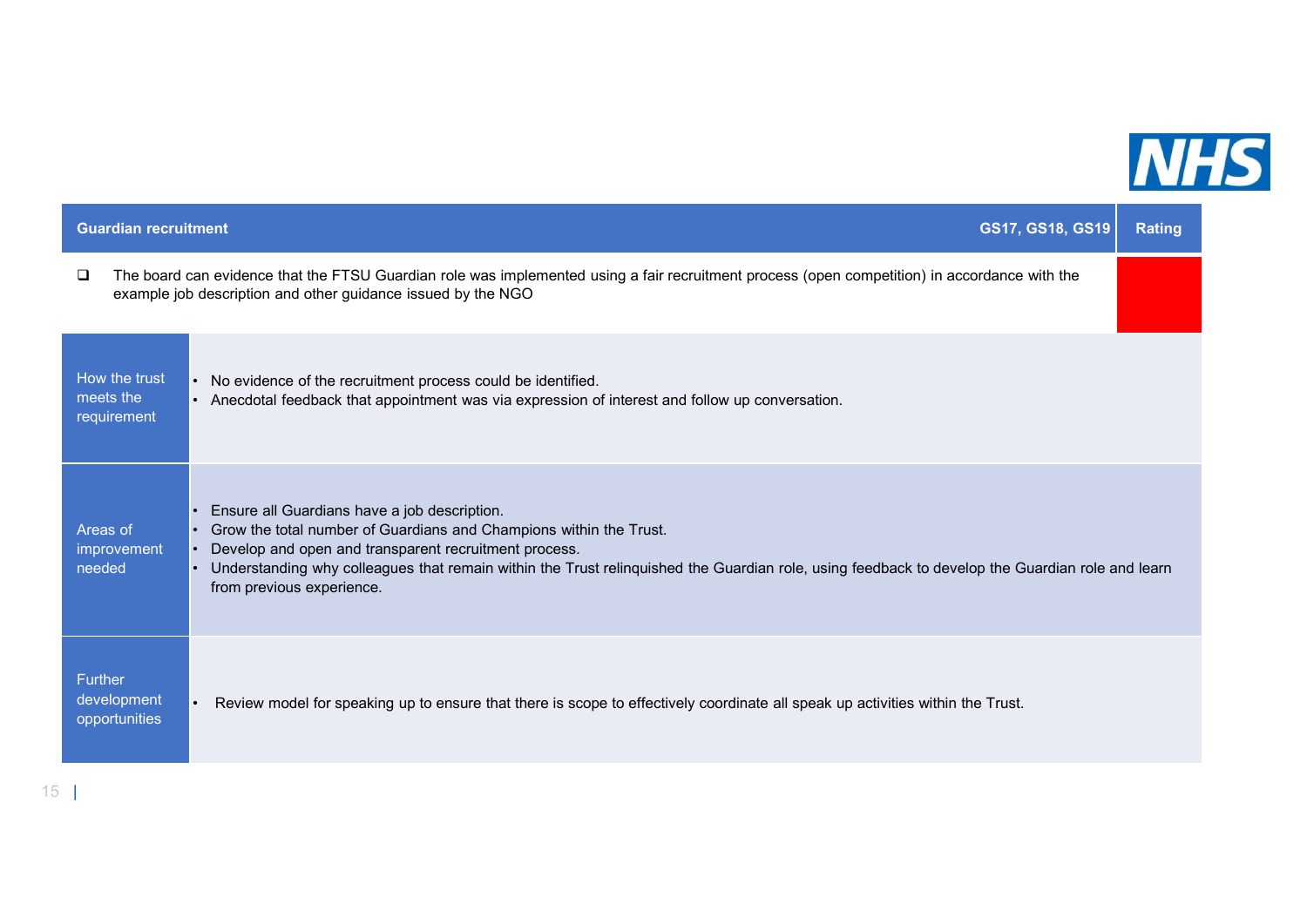

|                                           | Exec support for Guardian - ring fenced time to do the job                                                                                                             | <b>BG/SI-section 2, GS17, GS18, GS19</b> | <b>Rating</b> |
|-------------------------------------------|------------------------------------------------------------------------------------------------------------------------------------------------------------------------|------------------------------------------|---------------|
| □<br>□                                    | Ring fenced time allowance for the Guardian/champions<br>Regular evaluation of whether there is enough time                                                            |                                          |               |
| How the trust<br>meets the<br>requirement | The Trust does not provide ring fenced time for the Guardians to undertake the role.<br>$\bullet$                                                                      |                                          |               |
| Areas of<br>improvement<br>needed         | • Agree a model for speak up Guardians and Champions with the Trust.<br>Ensure ring fenced / protected time to undertake the role is offered to all Guardians.         |                                          |               |
| Further<br>development<br>opportunities   | Consider a model whereupon there is dedicated resource to coordinate speak up activities, data collection, uploads, reporting, training and<br>$\bullet$<br>education. |                                          |               |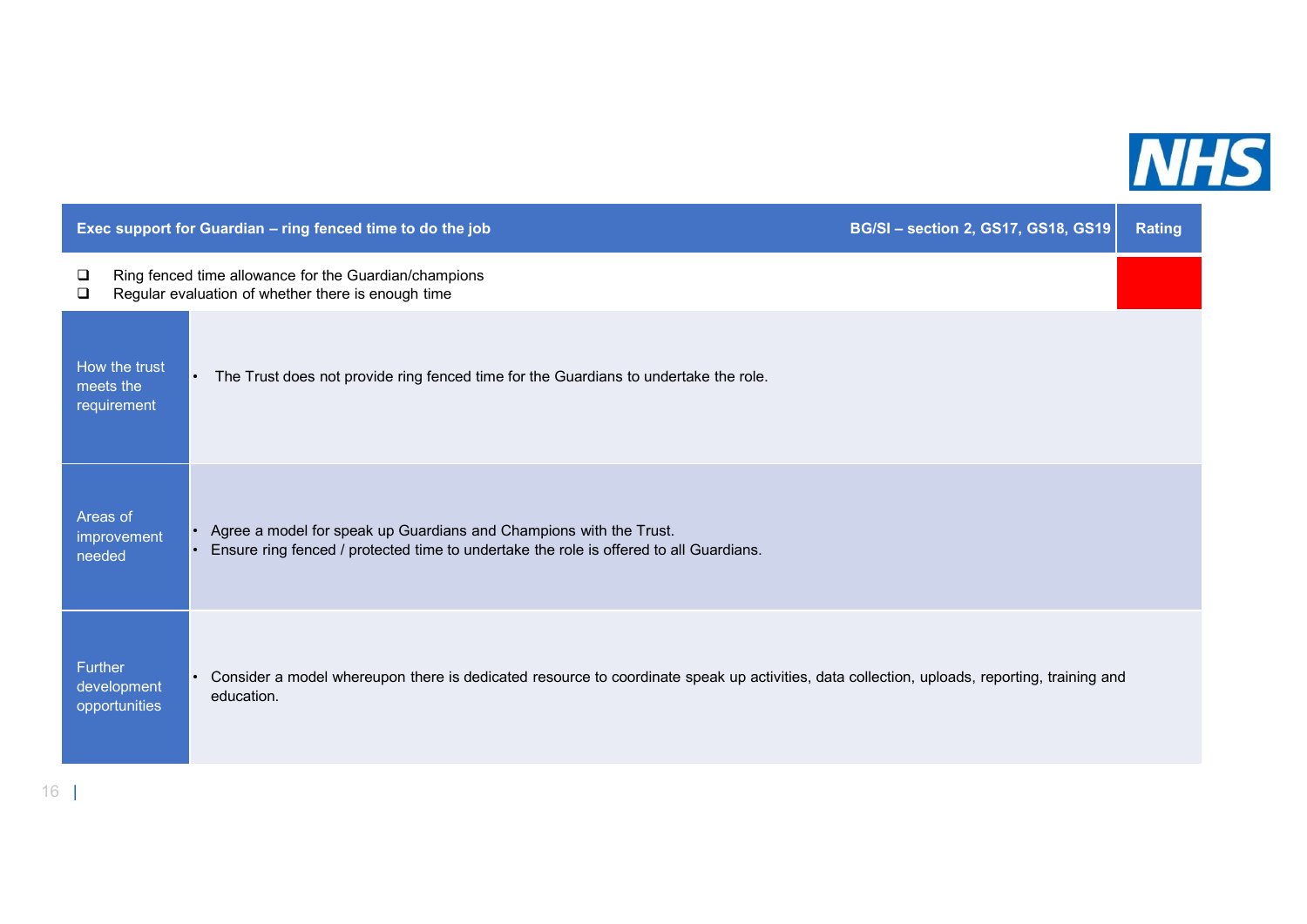

|                                                |            | Exec support for Guardian -support to do the job                                                                                                                                                                                                                                                                                                                                                                                                                                                                                            | <b>BG, GS17, GS18, GS19</b> | <b>Rating</b> |
|------------------------------------------------|------------|---------------------------------------------------------------------------------------------------------------------------------------------------------------------------------------------------------------------------------------------------------------------------------------------------------------------------------------------------------------------------------------------------------------------------------------------------------------------------------------------------------------------------------------------|-----------------------------|---------------|
| Q.<br>□<br>❏<br>❏<br>❏<br>$\Box$               | Own budget | Regular meetings between Guardian and key execs as well as non-executive lead<br>Enabled the Guardian to escalate patient safety matters and help progress speaking up cases<br>Enabled access to anonymised patient safety and employee relations data for triangulation purposes<br>Enabled to develop external relationships, attend NGO related events and regional meetings<br>Provision of emotional support                                                                                                                          |                             |               |
| How the trust<br>meets the<br>requirement      |            | Previously the Guardians had meetings whereby the last 30 mins would be attended by an Executive; CEO, Director of Governance, Director of<br>Comms, Director of People and OD. These had ceased but are recommencing from October 2020 with support from Deputy Director of Governance,<br>Director of Comms and Non Exec Director for Speaking Up.<br>Guardians have links with regional teams.<br>No pastoral care provided to the Guardian team.<br>There is no evidence of a FTSU budget or access to resources required for the role. |                             |               |
| Areas of<br>improvement<br>needed              |            | HRD to be invited once interim identified and commencement date confirmed.<br>Dedicated pastoral support and supervision to be identified; we have an option to explore some elements through the Trust wellbeing hub.<br>Allocation of budget and support.                                                                                                                                                                                                                                                                                 |                             |               |
| <b>Further</b><br>development<br>opportunities |            | Evaluation of reconvened meetings to ensure that they are fit for purpose, i.e. meet the needs of the Guardians and are in line with NGO<br>expectations.<br>Central coordination of Guardian functions.                                                                                                                                                                                                                                                                                                                                    |                             |               |

 $17 -$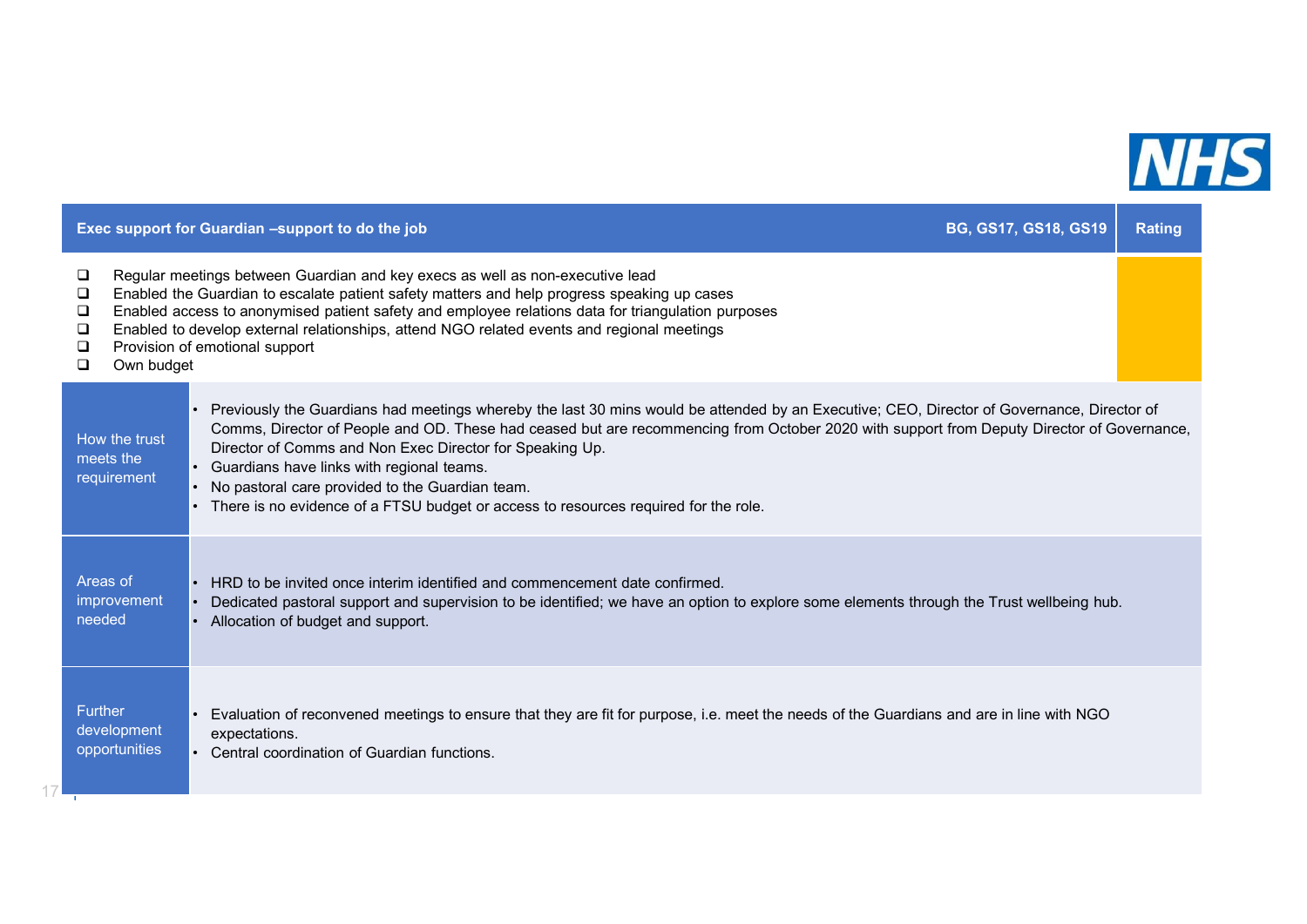

|                                                          | <b>Guardian -activity</b>                      | GS17, GS18, GS19                                                                                                                                                                                                                                                                                                                                                                                                                                                                                                                                                                                                | <b>Rating</b> |
|----------------------------------------------------------|------------------------------------------------|-----------------------------------------------------------------------------------------------------------------------------------------------------------------------------------------------------------------------------------------------------------------------------------------------------------------------------------------------------------------------------------------------------------------------------------------------------------------------------------------------------------------------------------------------------------------------------------------------------------------|---------------|
| $\Box$<br>$\Box$<br>$\Box$<br>$\Box$<br>$\Box$<br>$\Box$ |                                                | Train champions (NGO GUIDANCE DUE)<br>Assess which groups of staff face particular barriers and take action to tackle<br>Obtain and evaluate feedback<br>Undertake refresher training provided by the NGO or guardians trained by the NGO every 12 months<br>Assess their training needs every 18 months using the NGO's Education and Training Guide and trusts support them by providing the resources to<br>enable them to continually develop their skills, knowledge and abilities<br>Guardians/champions assess the possible conflicts that any other role may bring and mitigate them (NGO GUIDANCE DUE) |               |
|                                                          | How the trust<br>meets the<br>requirement      | • No evidence that anonymised data is shared in terms of barriers, specific groups of staff etc.<br>• No evidence of training plan for Guardians or other members of staff to whom concerns may be raised, i.e. chaplaincy, network chairs.<br>• No protected/ring fenced time to allow Guardians to attend role specific training.                                                                                                                                                                                                                                                                             |               |
|                                                          | Areas of<br>improvement<br>needed              | Identification of speak up training budget.<br>Protected/ring fenced time to allow Guardians and champions to attend training.<br>Dissemination of local training to develop a cohort of champions.                                                                                                                                                                                                                                                                                                                                                                                                             |               |
| 18'                                                      | <b>Further</b><br>development<br>opportunities | Development of an annual training needs analysis for the Guardians and champions.<br>Development of leaders at all levels in relation to Speak Up, subsequently linking in to future Board Development sessions: united messaging.                                                                                                                                                                                                                                                                                                                                                                              |               |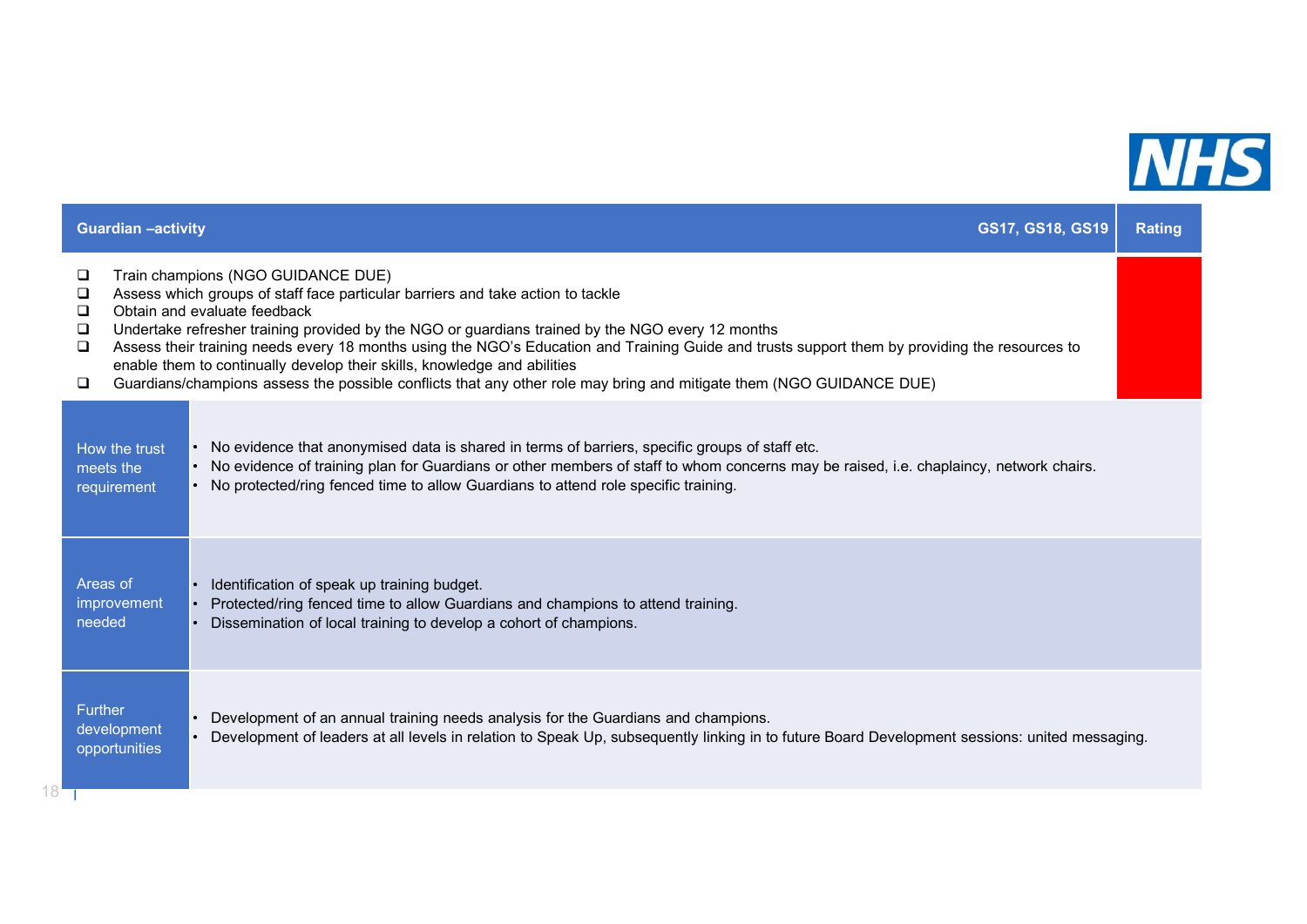

| <b>Guardian -board attendance</b>              |                                                                                                                                                                                                                                                                                                                            | BG, BG/SI - section 7, WLF, GS17, GS18, GS19 | <b>Rating</b> |
|------------------------------------------------|----------------------------------------------------------------------------------------------------------------------------------------------------------------------------------------------------------------------------------------------------------------------------------------------------------------------------|----------------------------------------------|---------------|
| ❏<br>❏                                         | The board can evidence that the Guardian attends board meeting, at least every 6 months.<br>The Guardian report is comprehensive and follows the NHSI guidelines.                                                                                                                                                          |                                              |               |
| How the trust<br>meets the<br>requirement      | No evidence could be found to indicate that Guardians attend Board meetings.<br>The Guardians confirmed that they do not attend Board meetings.<br>The Guardians confirmed that information was shared with the Director of Governance and CEO, but could not confirm where this information went /<br>was shared further. |                                              |               |
| Areas of<br>improvement<br>needed              | Guardians to attend Board bi-annually to share information, themes, trends and experiences.<br>Guardian report to be developed to comprehensively include NHSI and NGO recommendations.                                                                                                                                    |                                              |               |
| <b>Further</b><br>development<br>opportunities | Guardians not to feel detriment as a result of their role and raising concerns.<br>Colleagues to share their experiences of speaking up to the Board.                                                                                                                                                                      |                                              |               |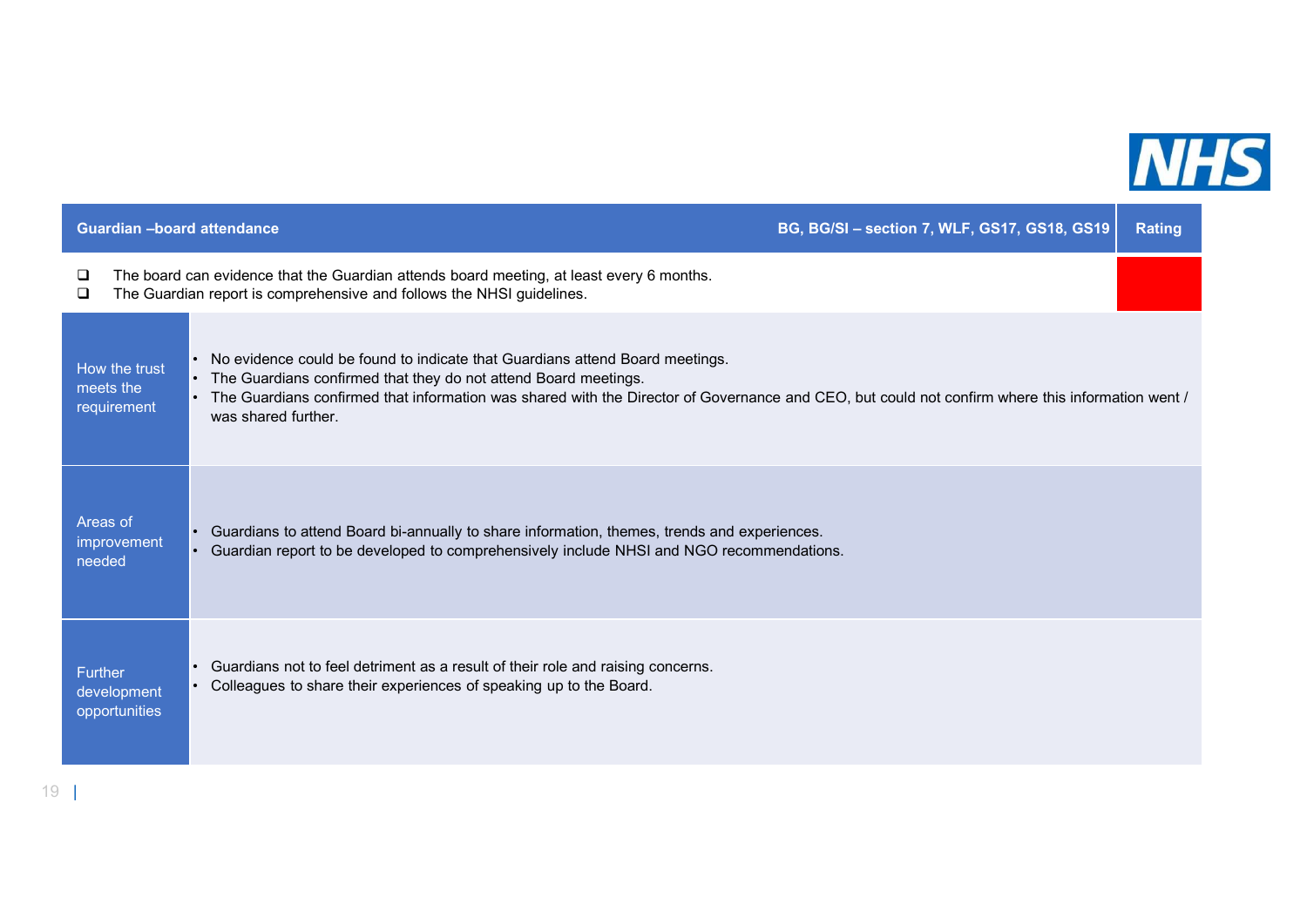

| Board assurance - policy reflects the minimum standards set out by NHSI                                                                                                                                                                                                                                                                                                                                                                                             | NP, BG, WLF | <b>Rating</b> |
|---------------------------------------------------------------------------------------------------------------------------------------------------------------------------------------------------------------------------------------------------------------------------------------------------------------------------------------------------------------------------------------------------------------------------------------------------------------------|-------------|---------------|
| The policy is up to date and has been reviewed every 2 years<br>□<br>Reviews are informed by feedback from workers, audits, and gap analysis against NGO case review findings<br>$\Box$<br>Any amendments are in the spirit of the national policy – ie no PIDA, no threats, anonymous is okay, all concerns welcome<br>□                                                                                                                                           |             |               |
| A Whistleblowing policy is available on Connect (intranet) for all staff to access.<br>How the trust<br>The Whistleblowing policy was due to be reviewed 2017.<br>meets the<br>• A Freedom to Speak Up (Whistleblowing) Policy was presented at Board during 2018 and 2019 in varying formats; however there is no evidence of<br>requirement<br>policy consultation, or whether the Freedom to Speak Up was ratified and signed off, and if so at which committee. |             |               |
| Development of a Freedom to Speak Up policy, which reflects NHSI guidance and recommendations and includes extensive consultation.<br>Areas of<br>improvement<br>needed                                                                                                                                                                                                                                                                                             |             |               |
| Further<br>The policy reflects learning from speaking up from within the organisation.<br>development<br>opportunities                                                                                                                                                                                                                                                                                                                                              |             |               |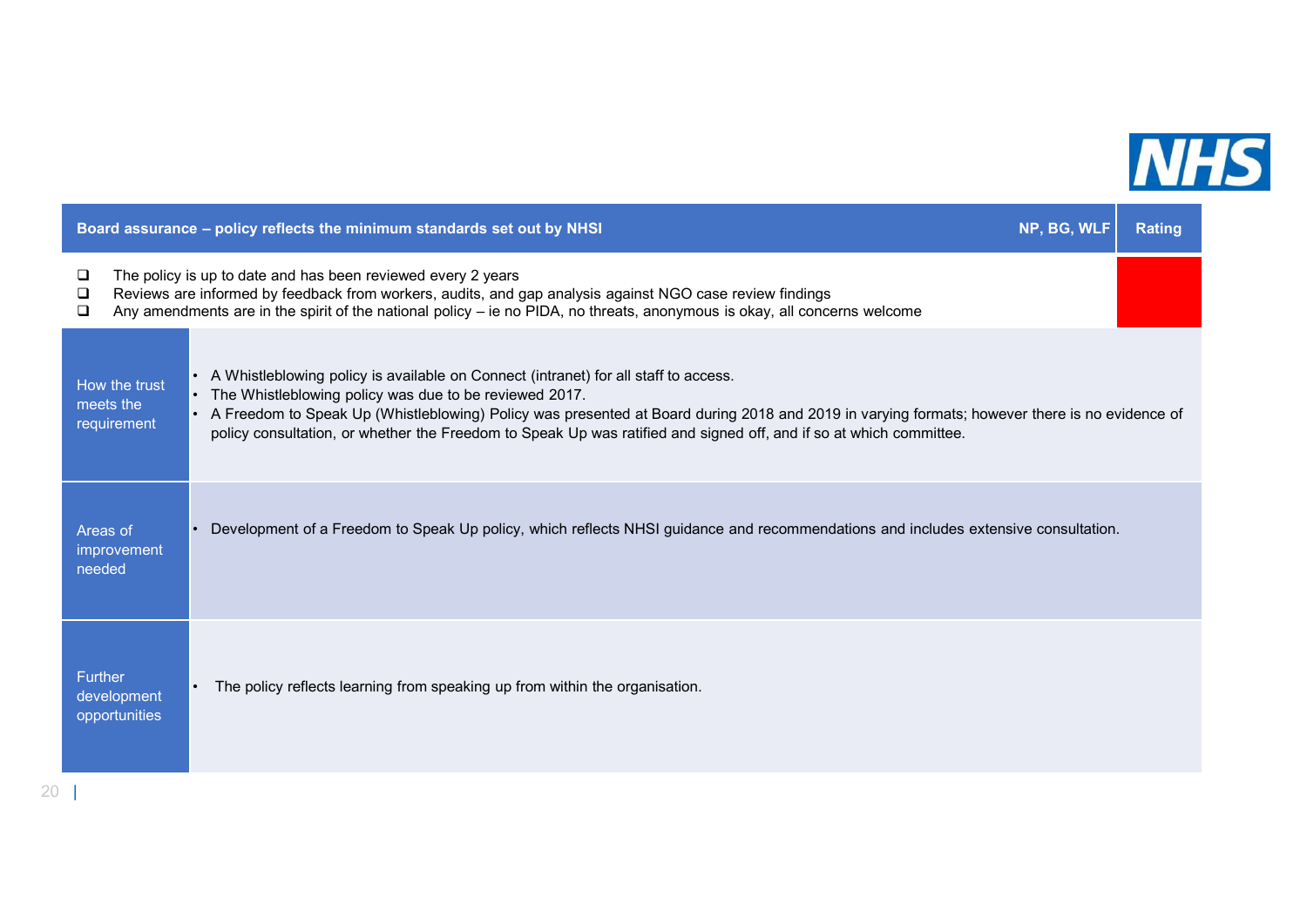

|                                 |                              | Board assurance - how the board are assured the speaking up culture is healthy and effective<br><b>BG, WLF</b>                                                                                                                                                                                                                                                                                                                                                                                                                                                                                                                                                                                                                                                                     | Rating |
|---------------------------------|------------------------------|------------------------------------------------------------------------------------------------------------------------------------------------------------------------------------------------------------------------------------------------------------------------------------------------------------------------------------------------------------------------------------------------------------------------------------------------------------------------------------------------------------------------------------------------------------------------------------------------------------------------------------------------------------------------------------------------------------------------------------------------------------------------------------|--------|
| $\Box$<br>$\Box$<br>⊔<br>$\Box$ | Review of strategy           | The Exec Lead produces a report in addition to the Guardian report.<br>Contains analysis of all speaking up channels triangulated with other relevant patient safety and worker experience data – clearly identifying<br>emerging issues/hot spots<br>Contains discussions, when relevant, of whether to increase Guardian resource in the light of extra ordinary events                                                                                                                                                                                                                                                                                                                                                                                                          |        |
| meets the                       | How the trust<br>requirement | The Exec Lead, Director of Governance, had produced a scorecard for Freedom to Speak Up which was reported to Board, on average, bi-annually<br>since 2019. The scorecard provides quantitative data only. The quantitative data does not reflect all the key measures identified by NHSI and NGO.<br>There is no evidence of triangulation of data being presented in written format.<br>The public Board meeting minutes do not reflect that a conversation or discussion has taken place in relation to triangulation of data.<br>The Trust does not have a Freedom to Speak Up strategy, therefore no review has taken place.<br>There is no evidence of a discussion regarding Guardian resource; the total number of Guardians has decreased from 10 to 6 from 2018 to 2020. |        |
| Areas of<br>needed              | improvement                  | The Board receives a mixed methodology report, sharing both quantitative and qualitative data, allowing triangulation of data to happen in a more<br>transparent manner, and with presentation from the Guardian biannually as a minimum.                                                                                                                                                                                                                                                                                                                                                                                                                                                                                                                                          |        |
| <b>Further</b>                  | development<br>opportunities | The Board receives assurance that the triangulation of data is acted upon and 'hot spots' are supported in line with the Trust speaking up strategy.                                                                                                                                                                                                                                                                                                                                                                                                                                                                                                                                                                                                                               |        |
|                                 |                              |                                                                                                                                                                                                                                                                                                                                                                                                                                                                                                                                                                                                                                                                                                                                                                                    |        |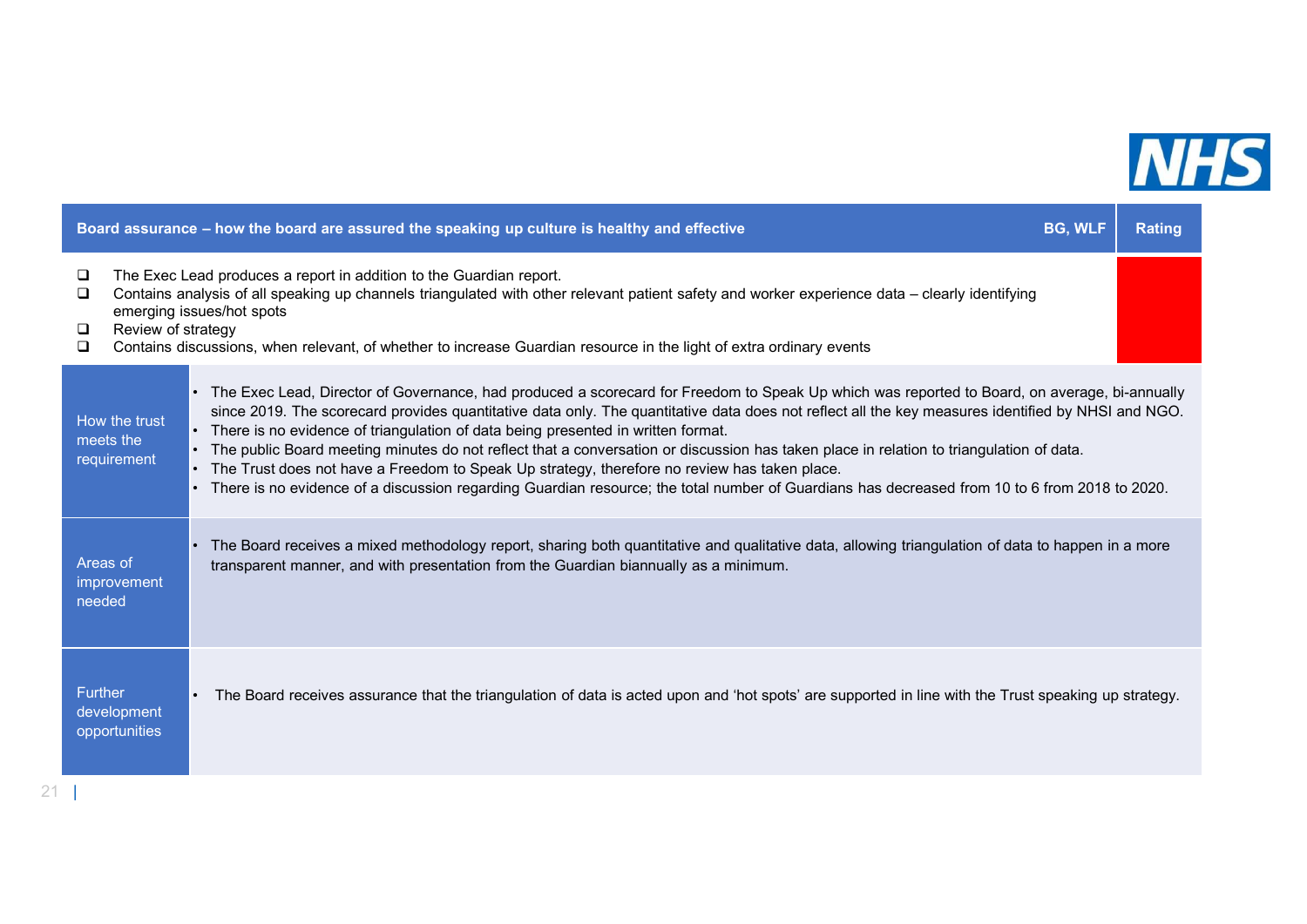

|                                                | Board assurance - do staff feel safe and confident to raise concerns                                                                                                                                                                                                                                                                                                                                                                                                                                                                                              | <b>BG, WLF</b> | <b>Rating</b> |
|------------------------------------------------|-------------------------------------------------------------------------------------------------------------------------------------------------------------------------------------------------------------------------------------------------------------------------------------------------------------------------------------------------------------------------------------------------------------------------------------------------------------------------------------------------------------------------------------------------------------------|----------------|---------------|
| □                                              | How do board know this?                                                                                                                                                                                                                                                                                                                                                                                                                                                                                                                                           |                |               |
| How the trust<br>meets the<br>requirement      | • There is no evidence that this information or feedback has been shared with Board.<br>• The Guardians have no clear reporting process for capturing staff who raise concerns with them but then decide not to pursue due to reasons such<br>as fear of reprisal.<br>• The Trust participate in the national staff audit.<br>The Trust participate in local weConnect surveys, with data feeding up through the Clinical Leadership Executive and up to Board through inclusion<br>in the Speak Up score care. The data shared up to Board is quantitative data. |                |               |
| Areas of<br>improvement<br>needed              | Introduce anonymised pulse surveys with two key questions around: 1. do they feel safe to speak up, and 2. what would make them feel safe to<br>speak up.<br>Include reflections of the Guardian role and anonymised feedback from raising concerns in the Board papers and presented by the Guardians.                                                                                                                                                                                                                                                           |                |               |
| <b>Further</b><br>development<br>opportunities | • Trust wide cultural development and supporting strategy.                                                                                                                                                                                                                                                                                                                                                                                                                                                                                                        |                |               |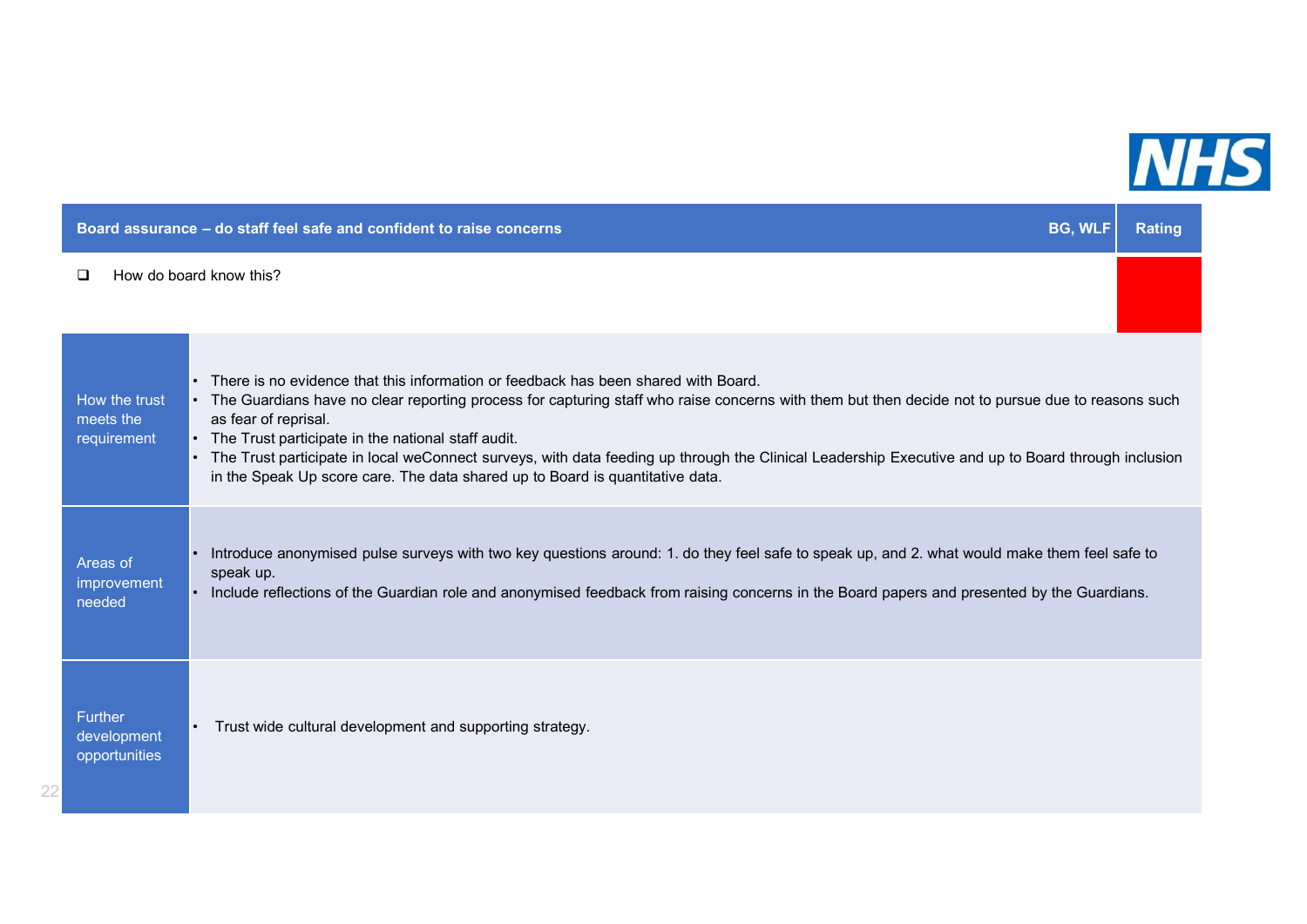

|                                                | Board assurance - the trust is learning from others                                                                                                                                                                                                                                                                                                                                                                    | <b>BG, GS19</b> | <b>Rating</b> |
|------------------------------------------------|------------------------------------------------------------------------------------------------------------------------------------------------------------------------------------------------------------------------------------------------------------------------------------------------------------------------------------------------------------------------------------------------------------------------|-----------------|---------------|
| $\Box$<br>❏<br>❏                               | The board can evidence that they receive thorough gap analysis in relation to guidance and reports from the National Guardian that clearly sets out<br>how the trust performs in relation to the recommendations and what work they need to do to bridge the gap.<br>Guardian is an active part of their regional network<br>Where appropriate the Guardian is supporting other trusts to develop their FTSU processes |                 |               |
| How the trust<br>meets the<br>requirement      | No evidence of this a gap analysis could be located.<br>The Guardians have links with local networks, but shared learning from others is not shared with Board.                                                                                                                                                                                                                                                        |                 |               |
| Areas of<br>improvement<br>needed              | The Guardians are involved and influence Trust wide work on speaking up culture and strategy.<br>Complete a gap analysis against annual NGO recommendations and case studies, implementing actions and reporting to Board.<br>Development of a FTSU steering group.                                                                                                                                                    |                 |               |
| <b>Further</b><br>development<br>opportunities | Guardians to host regional speak up meetings and events.                                                                                                                                                                                                                                                                                                                                                               |                 |               |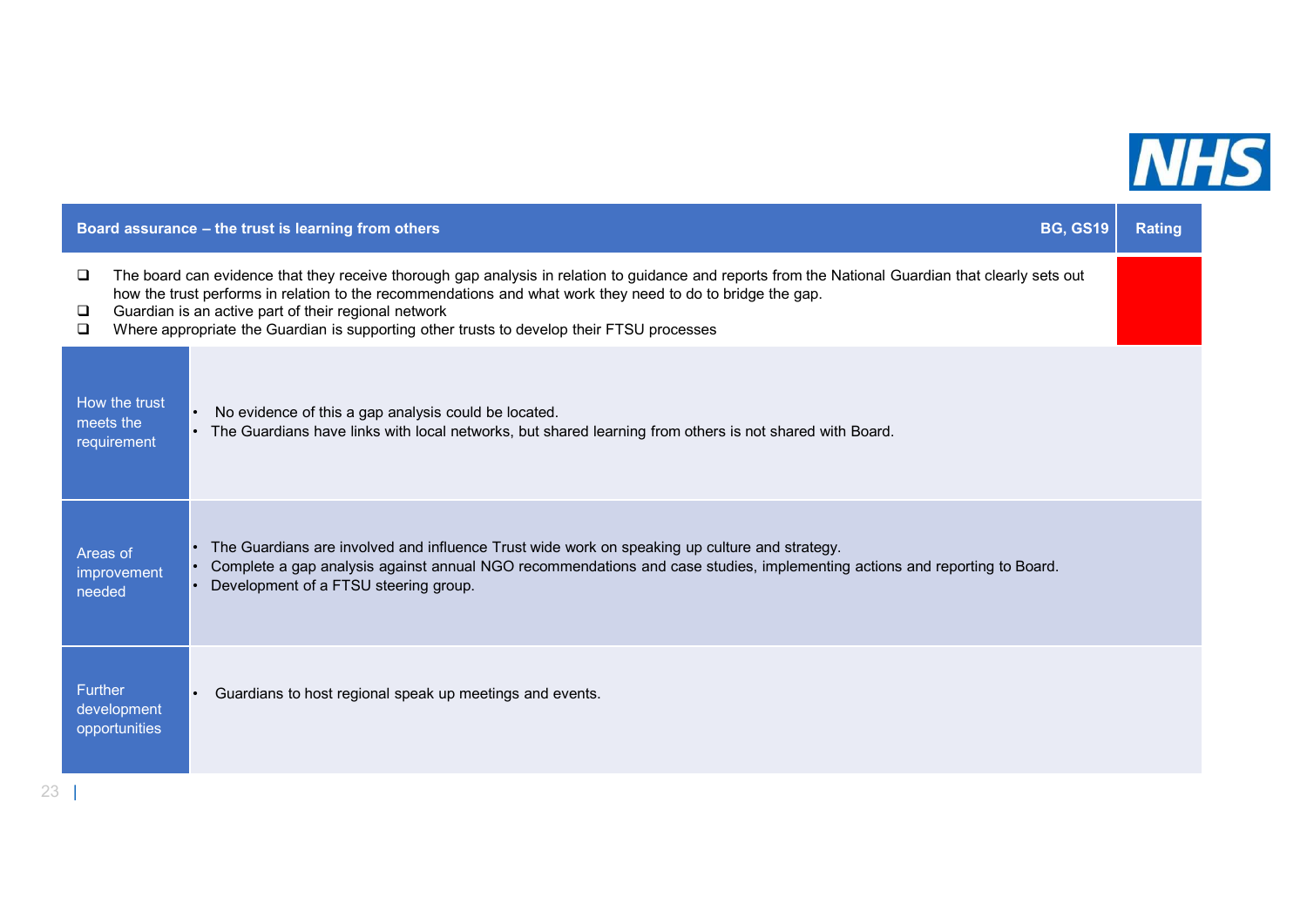

|                                                                                                                                                                                           | Board assurance - lessons learnt and acted on<br><b>BG, WLF</b>                                                                                  |  | <b>Rating</b> |
|-------------------------------------------------------------------------------------------------------------------------------------------------------------------------------------------|--------------------------------------------------------------------------------------------------------------------------------------------------|--|---------------|
| Improvement action is being monitored and measured<br>❏<br>Lessons are shared: forums, committees, publications, cascades<br>$\Box$<br>Lesson are acted on: personal reflection<br>$\Box$ |                                                                                                                                                  |  |               |
| How the trust<br>meets the<br>requirement                                                                                                                                                 | No evidence could be identified that lessons learnt are identified and acted upon.<br>$\bullet$                                                  |  |               |
| Areas of<br>improvement<br>needed                                                                                                                                                         | Factor lessons learnt into the Guardian and Exec Lead Board reports.                                                                             |  |               |
| Further<br>development<br>opportunities                                                                                                                                                   | Use the learning to develop training for the wider workforce around psychological safety and also leadership/ manager expectations.<br>$\bullet$ |  |               |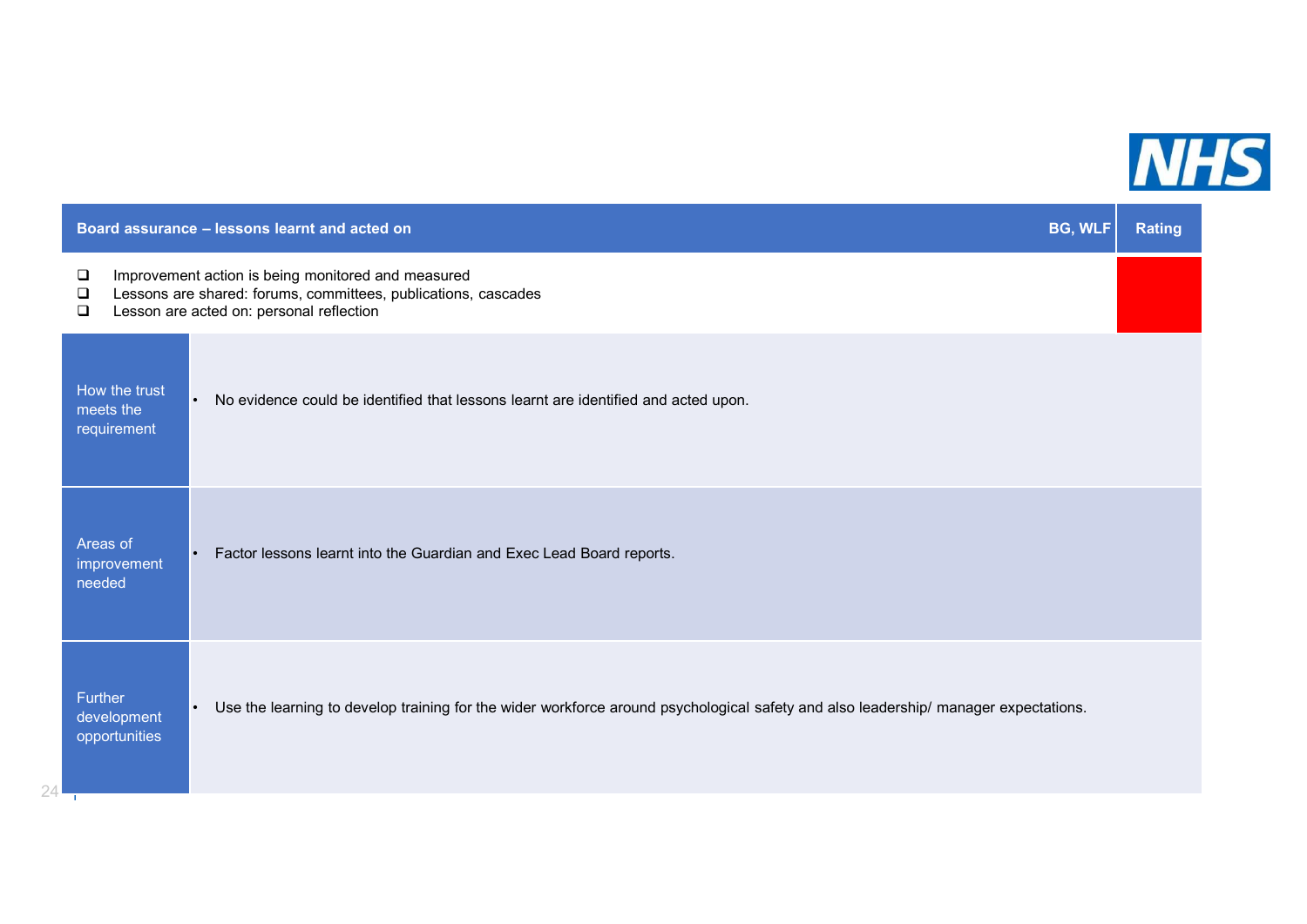

|                                                                                                                                                                                                                                                                                                                                                                            | Open and transparent externally<br><b>BG</b>                                                                                                                                                                                                                                                                                                                                                                                                                                  |  |
|----------------------------------------------------------------------------------------------------------------------------------------------------------------------------------------------------------------------------------------------------------------------------------------------------------------------------------------------------------------------------|-------------------------------------------------------------------------------------------------------------------------------------------------------------------------------------------------------------------------------------------------------------------------------------------------------------------------------------------------------------------------------------------------------------------------------------------------------------------------------|--|
| The trust can evidence how it has been open and transparent in relation to concerns raised by its workers. Evidence should demonstrate:<br>• Discussion with relevant oversight organisation<br>• Discussion with relevant peer networks<br>Content in the annual report<br>• Discussion at public board<br>• Welcomes engagement with the National Guardian and her staff |                                                                                                                                                                                                                                                                                                                                                                                                                                                                               |  |
| How the trust<br>meets the<br>requirement                                                                                                                                                                                                                                                                                                                                  | • There is no evidence of engagement with peer networks being escalated to Board either in writing or verbally documented in public board minutes.<br>• There is no evidence of previous engagement with the NGO or NHSI in relation to speak up.<br>• A section on speaking up was included in the Quality Accounts for 2018-19, pp11-12. This provided an overview of how to speak up within the<br>Trust.<br>• Videos of the Guardians are available on the Trust website. |  |
| Areas of<br>improvement<br>needed                                                                                                                                                                                                                                                                                                                                          | Supporting the opportunity for discussion at public Board through the introduction of mixed methodology reporting and the attendance of Guardians.<br>Data around learning from speaking up to be included in future Quality Accounts.<br>Engagement with peer networks and other high performing Trusts, i.e. having a buddy trust.<br>Engagement with NHSI to developing our speak up culture                                                                               |  |
| <b>Further</b><br>development<br>opportunities                                                                                                                                                                                                                                                                                                                             | • Access to learning from speaking up on the Trust website and intranet pages.<br>Implement learning from others.<br>Regular evaluations of our speak up strategy.                                                                                                                                                                                                                                                                                                            |  |